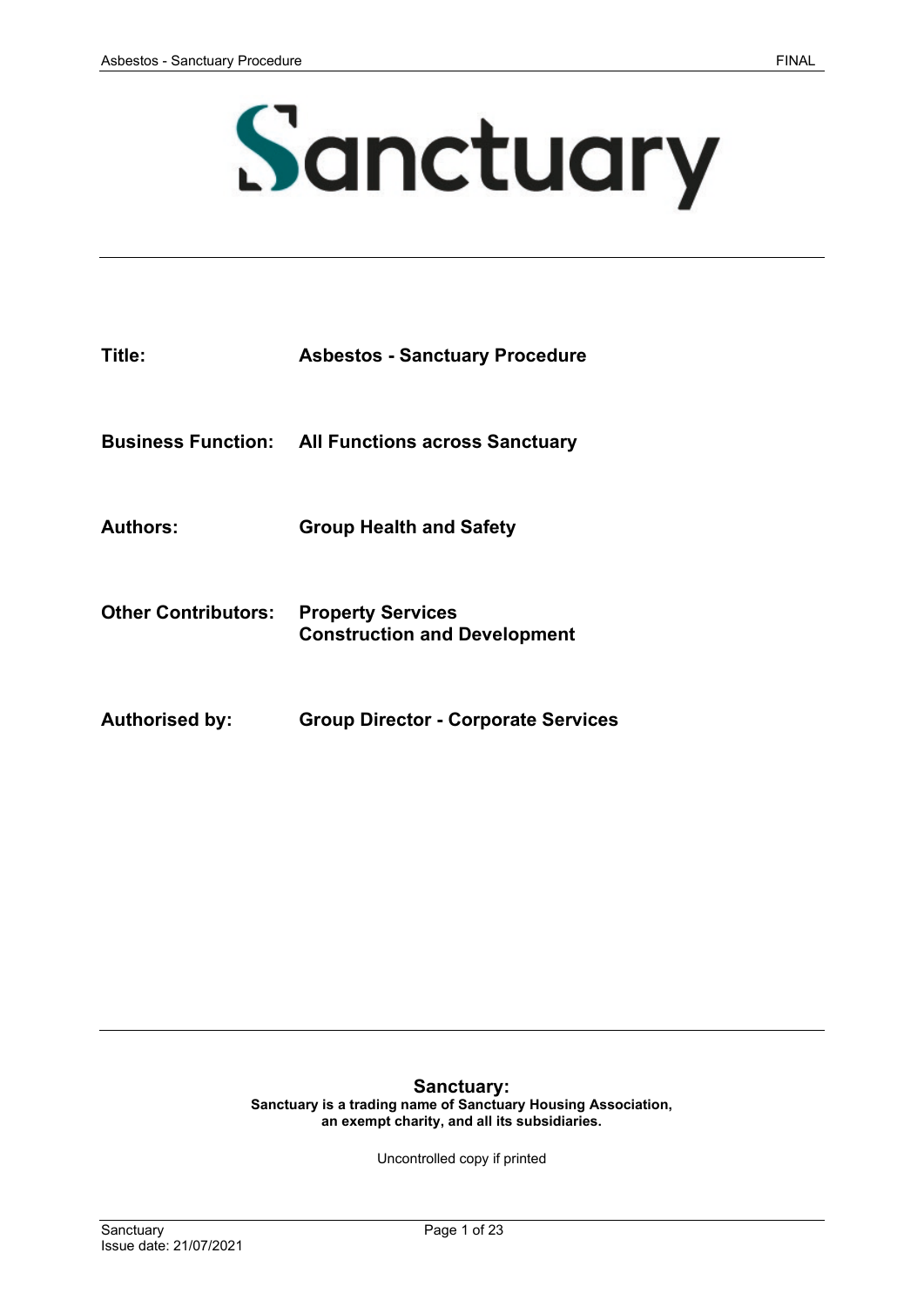# **CONTENT**

| 1.             |                                                                       |  |
|----------------|-----------------------------------------------------------------------|--|
| 2.             |                                                                       |  |
| 3.             |                                                                       |  |
| 4.             |                                                                       |  |
| 5.             |                                                                       |  |
|                |                                                                       |  |
| 1.             |                                                                       |  |
| 2.             |                                                                       |  |
| 3.             |                                                                       |  |
| 4.             | Assessing the risk of Asbestos Containing Materials and management of |  |
|                |                                                                       |  |
| 5.             |                                                                       |  |
| 6.             |                                                                       |  |
| 7.             |                                                                       |  |
| 8.             |                                                                       |  |
| 9.             |                                                                       |  |
| 10.            |                                                                       |  |
|                |                                                                       |  |
| 1 <sub>1</sub> |                                                                       |  |
| 2.             |                                                                       |  |
| 3.             |                                                                       |  |

## **Appendices**

Appendix 1 - Types of properties where Sanctuary has a duty to manage asbestos

Appendix 2 - Asbestos management process flow charts

- Appendix 3 Generic Risk Assessment Exposure to Asbestos Containing Material
- Appendix 4 Contractor confirmation of viewing the Asbestos Register form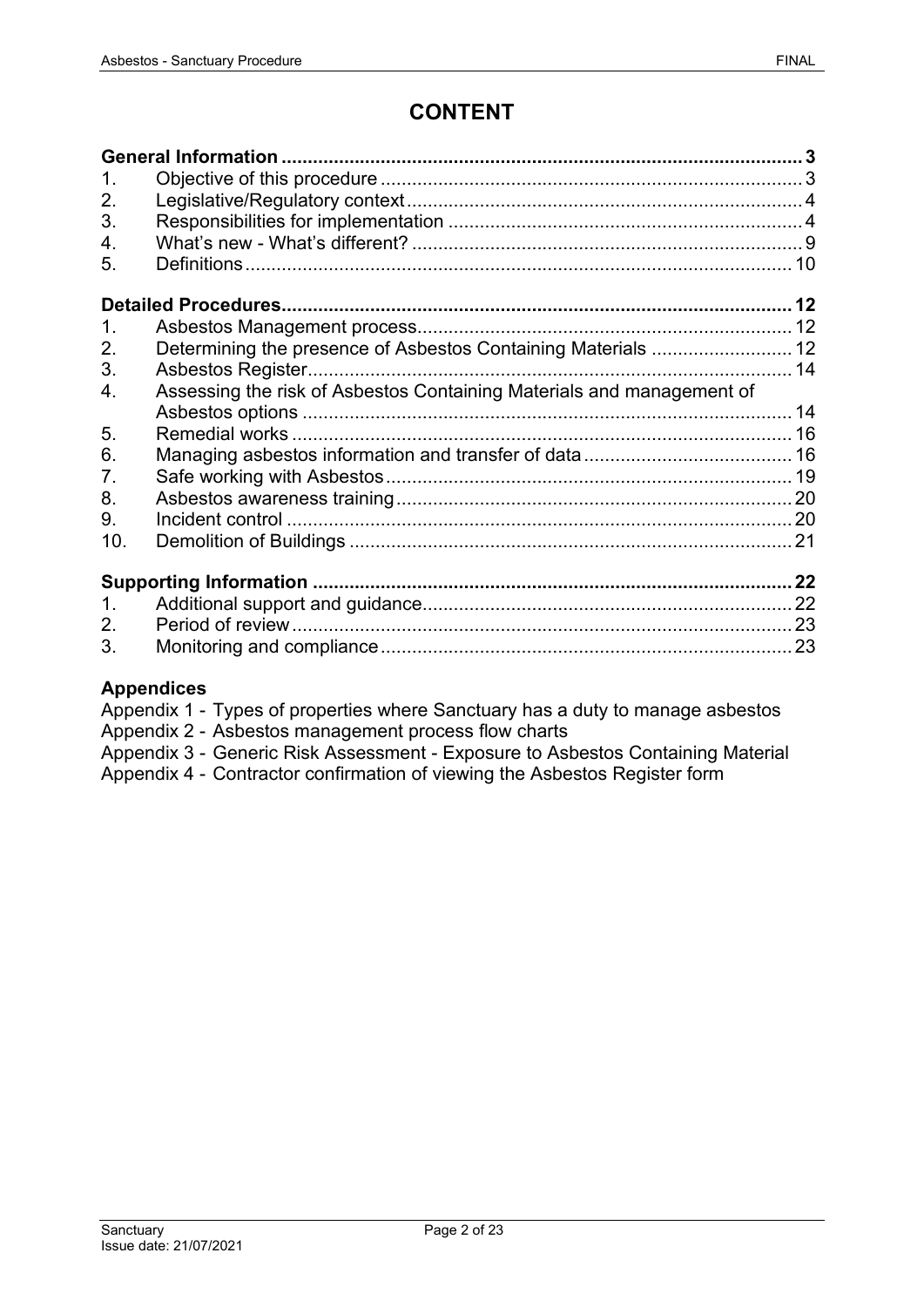# <span id="page-2-0"></span>**General Information**

# <span id="page-2-1"></span>**1. Objective of this procedure**

- 1.1 This procedure supports Sanctuary [Health and Safety -](https://solis/PolicyManagement/policy/Policies/Forms/Policy%20Document%20Set/docsethomepage.aspx?ID=5381&FolderCTID=0x0120D52000DE99EA054D4DF944BE591D81E49729D0008C670BDB86BED740B0B89E295CD8357C&List=a03723e1-d48b-4958-9669-9b86a90ef8b0&RootFolder=%2FPolicyManagement%2Fpolicy%2FPolicies%2FHealth%20and%20Safety%20%2D%20Group&RecSrc=%2FPolicyManagement%2Fpolicy%2FPolicies%2FHealth%20and%20Safety%20%2D%20Group) Sanctuary Policy as it relates to the management of asbestos.
- 1.2 Sanctuary has a duty to manage asbestos in all non-domestic properties and the common parts of domestic premises (detailed in **Appendix 1**) and will ensure, so far as is reasonably practicable that:
	- the presence of Asbestos Containing Material (ACM) will be managed where Sanctuary is the duty holder as required by Regulation 4 of the Control of Asbestos Regulations 2012 (CAR 12);
	- where ACM is identified in non-domestic properties and the common parts of domestic properties, the amount, location and condition will be assessed and recorded;
	- in any Sanctuary property where work is being carried out that may disturb ACM, it will be identified prior to work commencing;
	- the risk of exposure of any person to material known or assumed to contain asbestos will be assessed;
	- identified ACM will be maintained in a good state of repair. Based on the assessed risk of exposure, the materials will be repaired and protected as necessary or, if exposure cannot be adequately prevented, the materials will be removed under safe systems of work;
	- in all properties where Sanctuary is responsible, as defined in CAR 12, only accredited asbestos surveyors will carry out asbestos surveys (the type and extent of which will be as specified in CAR12);
	- for all properties where Sanctuary is responsible, accredited licensed contractors will be used where removal of ACM is required;
	- remedial work that may disturb any ACM may be undertaken by either accredited licensed contractors or where works are classed as low risk unlicensed works by appropriately trained Sanctuary Property Services operatives. Details of current surveying and removal contractors are available via the Procurement pages on [Solis;](https://solis/SG/PServices/goods-services-suppliers/Pages/Supplier%20Directory.aspx)
	- the risk of exposure during any work to repair or protect ACM, or work that may disturb ACM, will be competently assessed in order that exposure is prevented;
	- records of all materials known or assumed to contain asbestos will be updated when additional information is available and will be accessible to anyone who is liable to work on or otherwise disturb the material; and
	- no new or replacement materials, plant or equipment which contain asbestos will be used.
- 1.3 Sanctuary has a duty to ensure employees and others are not exposed to asbestos as the result of work activities, and will ensure this by:
	- making a suitable and sufficient assessment of the risk created by exposure in advance of any planned works liable to disturb ACM;
	- making a record of this risk assessment and communicating the contents to employees and others who may be affected such as contractors; and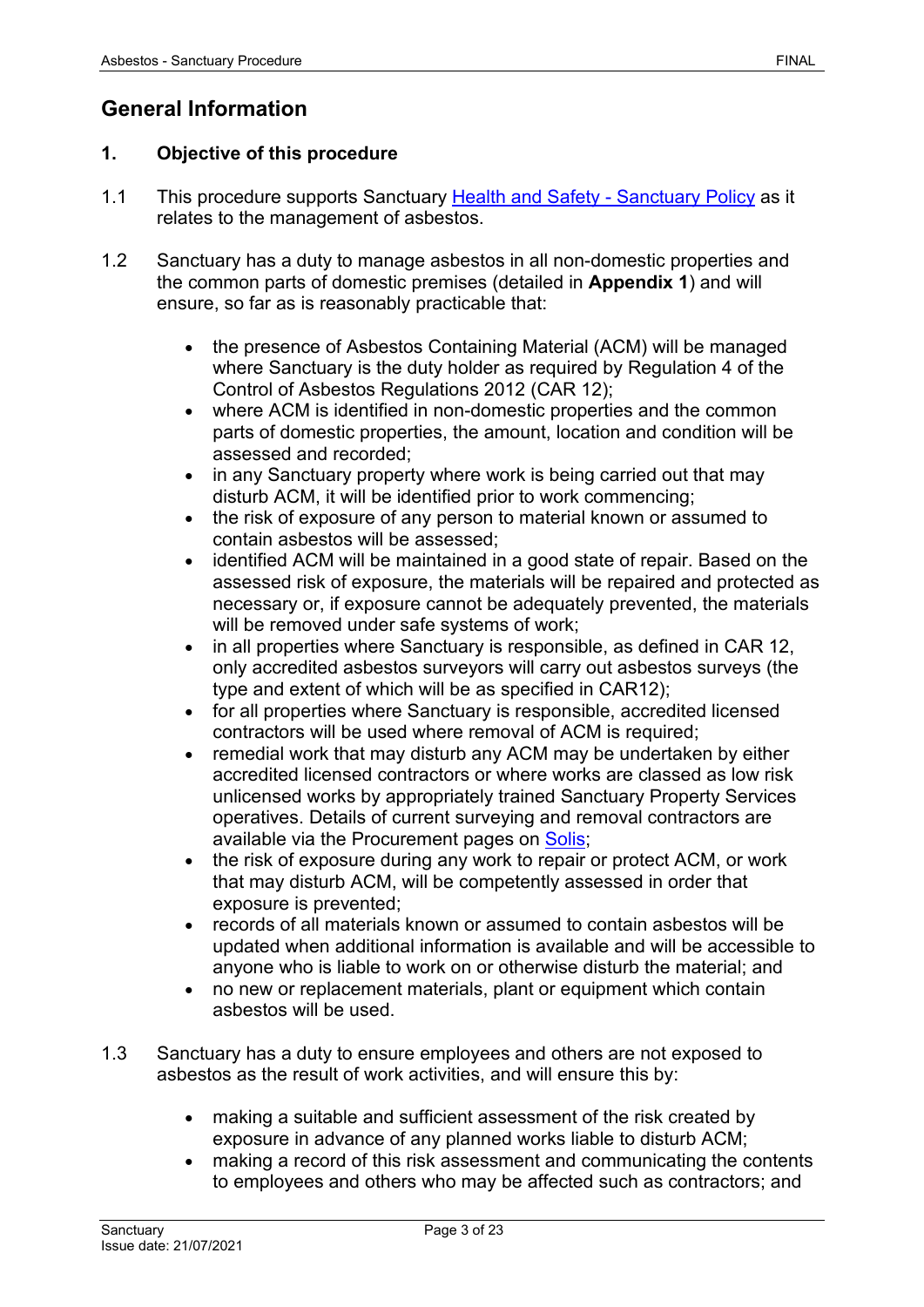• implementing the recommendations within the risk assessments including the use of control measures, personal protective equipment and measures to take in the event of accidental release of asbestos fibres.

## <span id="page-3-0"></span>**2. Legislative/Regulatory context**

- [Health and Safety at Work etc. Act 1974](http://www.legislation.gov.uk/ukpga/1974/37/contents) (HASAWA 1974)
- [The Management of Health and Safety at Work Regulations 1999](http://www.legislation.gov.uk/uksi/1999/3242/contents/made) (MHSAWR 1999)
- [The Control of Asbestos Regulations 2012](http://www.legislation.gov.uk/uksi/2012/632/contents/made) (CAR 12)
- [The Hazardous Waste \(Miscellaneous Amendments\) Regulations 2015](https://www.legislation.gov.uk/uksi/2015/1360/contents/made)
- [The Special Waste Amendment \(Scotland\) Regulations 2004](http://www.legislation.gov.uk/ssi/2004/112/contents/made)
- [The Construction \(Design and Management\) Regulations 2015](http://www.legislation.gov.uk/uksi/2015/51/contents/made) (CDM 2015)
- 2.1 The HASAWA 1974 requires all employers to ensure, so far as is reasonably practicable, the health, safety and welfare at work of all their employees and others who may be affected by their work activities and environment.
- 2.2 The MHSAWR 1999 specify in more detail the general duties of HASAWA 1974, with regards to safety management requiring all employers to undertake a 'suitable and sufficient' assessment of the risks to the health and safety of their employees and others who may be affected by their work activities and environment. This includes the risks arising from working with asbestos.
- 2.3 The CAR 12 are designed to make sure anyone who carries out any work in a premise, does not expose themselves or others to asbestos from ACM that may be present. This is achieved by surveying premises for ACM prior to work taking place and assessing the risk of exposure from any material identified.
- 2.4 Asbestos is a hazardous substance and any contractors employed by Sanctuary to transfer or dispose of asbestos waste are required to comply with the Hazardous Waste (England and Wales) Regulations 2012.
- 2.5 A core aim of the CDM 2015 is to identify hazards early on, so they can be eliminated or reduced at the design or planning stage, any remaining risks can be properly managed. These hazards must include any exposure to asbestos.
- 2.6 Asbestos has fire retardant properties and because of this many ACM were installed to provide fire protection. When ACM originally installed for this purpose are removed, then the fire protection for the building must be maintained to an equal or higher standard.

# <span id="page-3-1"></span>**3. Responsibilities for implementation**

- 3.1 Group Board/Group Chief Executive Duty Holder
- 3.1.1 The Group Board and the Group Chief Executive are the Duty Holders with responsibility to ensure that procedures are followed within Sanctuary and managed appropriately.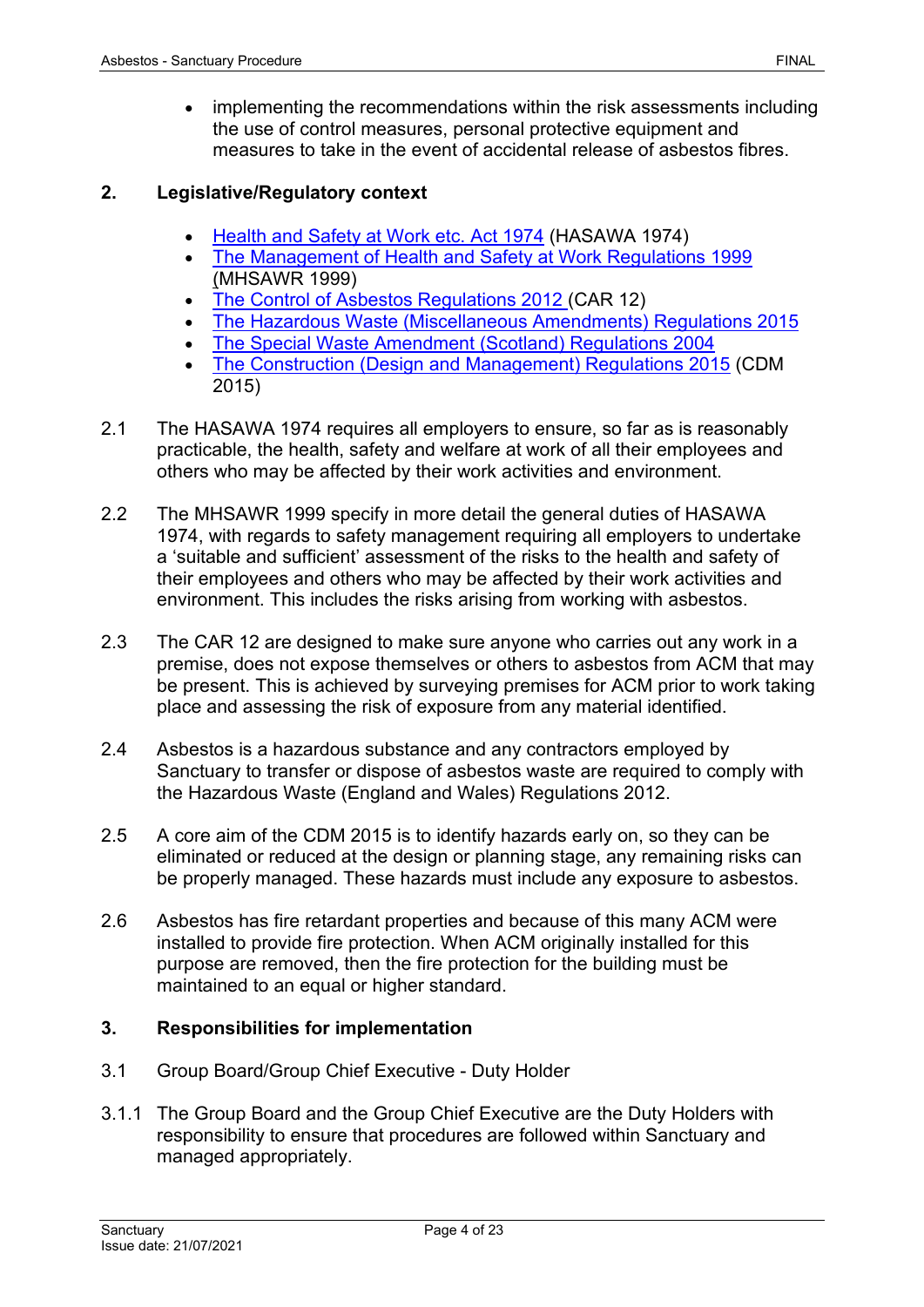- 3.2 Group Director Corporate Services Designated Responsibility
- 3.2.1 The Group Director Corporate Services has delegated responsibility on behalf of the Group Board and Chief Executive to ensure that this procedure is followed so that Sanctuary is compliant with legislative and regulatory requirements relating to the control of asbestos.
- 3.3 Group Director Housing
- 3.3.1 The key responsibilities of the Group Director Housing in relation to asbestos are:
	- to ensure adequate resources in terms of people, finance and planning are in place to enable compliance with legislative and statutory requirements relating to the control of asbestos; and
	- to provide the details of high-risk activities or significant risks relating to asbestos to the Executive Committee and Group Board
- 3.4 Operations Director Property Services
- 3.4.1 The role of the Operations Director Property Services is to:
	- ensure that the assessment of risk related to ACM within Sanctuary's property portfolio is completed and managed appropriately;
	- retain overall responsibility for ensuring that asbestos surveys are compliant with the Health and Safety Executive's (HSE) guidance document 'HSG 264 Asbestos: The Survey Guide' and the Asbestos Register in compliance with regulation 4 of CAR 12;
	- ensure that contracts are in place and reviewed as necessary to enable Sanctuary to comply with legislative and regulatory requirements relating to the control of asbestos;
	- ensure that asbestos records are maintained and are up to date; and
	- regularly report on asbestos compliance to the Group Head of Health and Safety.
- 3.5 Development project managers undertaking demolition of buildings for redevelopment
- 3.5.1 The project manager undertaking demolition of a building for re-development is the Responsible Person for the demolition site and has the responsibility to:
	- familiarise themselves with this procedure and asbestos management processes and ensure that the procedure and guidelines are followed;
	- attend suitable asbestos awareness training in order to ensure that they are aware of their responsibility under this procedure to reduce the risk of exposure to asbestos during the works;
	- ensure that prior to any work commencing, all ACM likely to be disturbed or damaged is identified through a demolition asbestos survey by a Licensed Asbestos Framework Contractor;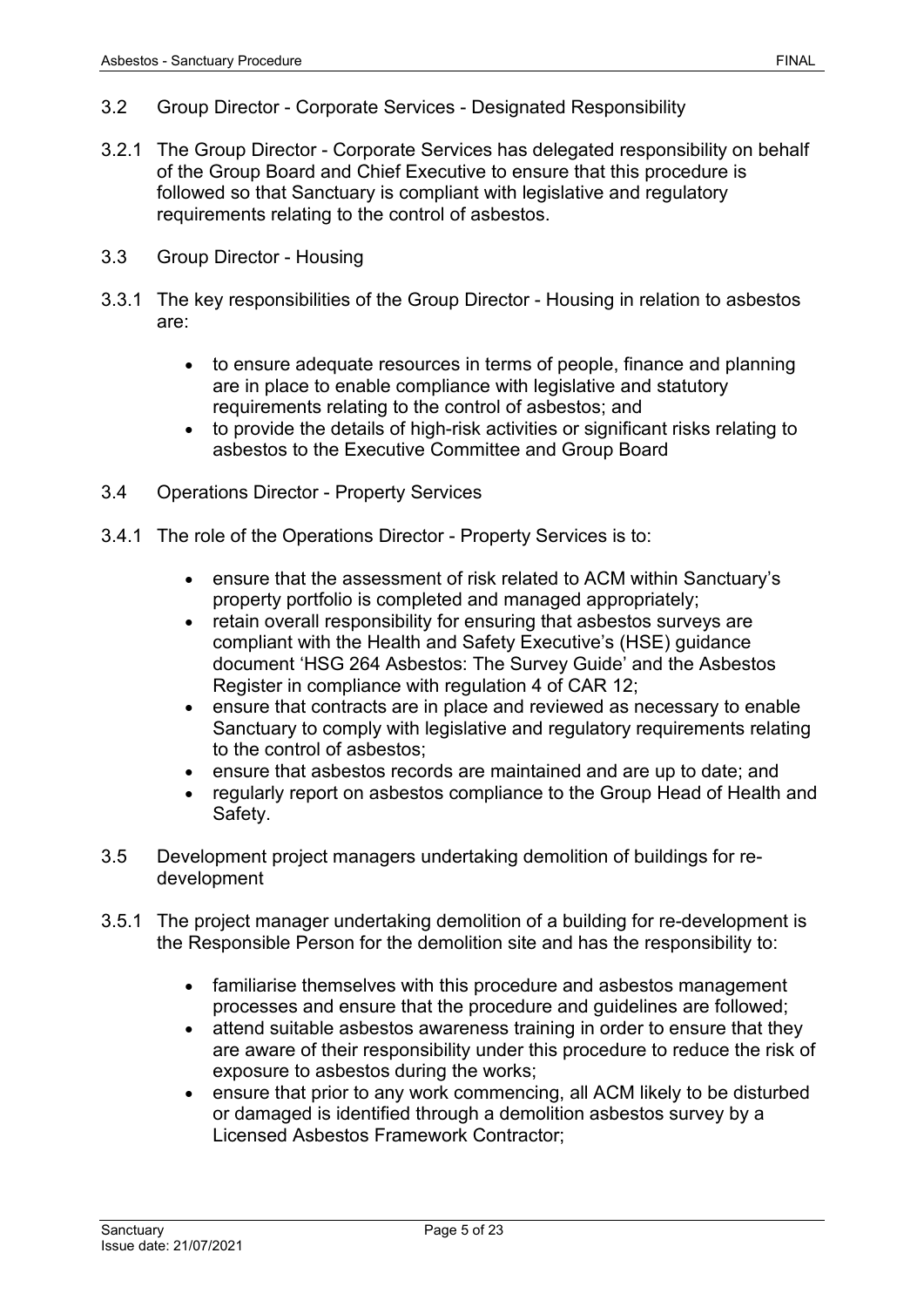- ensure that demolition contractors acting as the Principal Contractor (PC) for the demolition works are given access to the survey detailing ACM present in the premises which may be disturbed by the contractor's planned work;
- ensure that the demolition PC will only use accredited licensed contractors for removal of all identified ACM, and that this is undertaken prior to demolition; and
- ensure that following the removal of the ACM, that the demolition PC employs a UKAS accredited analyst independent of the asbestos removal contractor to confirm that ACMs have been removed.
- 3.6 All managers of planned works
- 3.6.1 It is the responsibility of all managers of planned works to familiarise themselves with this procedure and asbestos management process and ensure that the procedure and guidelines are followed. The manager of planned works is responsible for ensuring:
	- that there is a person designated as a Responsible Person (RP) for each site where ACM may be disturbed; and
	- that each RP has attended asbestos awareness training and is aware of their responsibilities to reduce the risk of exposure to asbestos during the works.
- 3.7 RP for planned works
- 3.7.1 The RP will ensure all contractors (internal or external) are given access to the data on ACM present in premises, that may be disturbed by the contractors' planned work, and made aware that should suspect materials be uncovered the relevant RP must be informed as a matter of urgency.
- 3.7.2 The RP is responsible for ensuring:
	- that prior to any work commencing, all ACM likely to be disturbed or damaged is identified through risk assessment or appropriate asbestos survey;
	- that only Licensed Asbestos Framework Contractors are used for surveying and removal of ACM;
	- that appropriate actions and safe systems of work are implemented following the results from the risk assessment and or appropriate asbestos survey;
	- that the following documentation has been received from the Licensed Asbestos Framework Contractors when remedial works or removal is to be completed:
		- o Risk Assessment and Method Statement.
		- o notification of works.
		- $\circ$  site supervision records.
		- o any work-related permits; and
		- o works specification.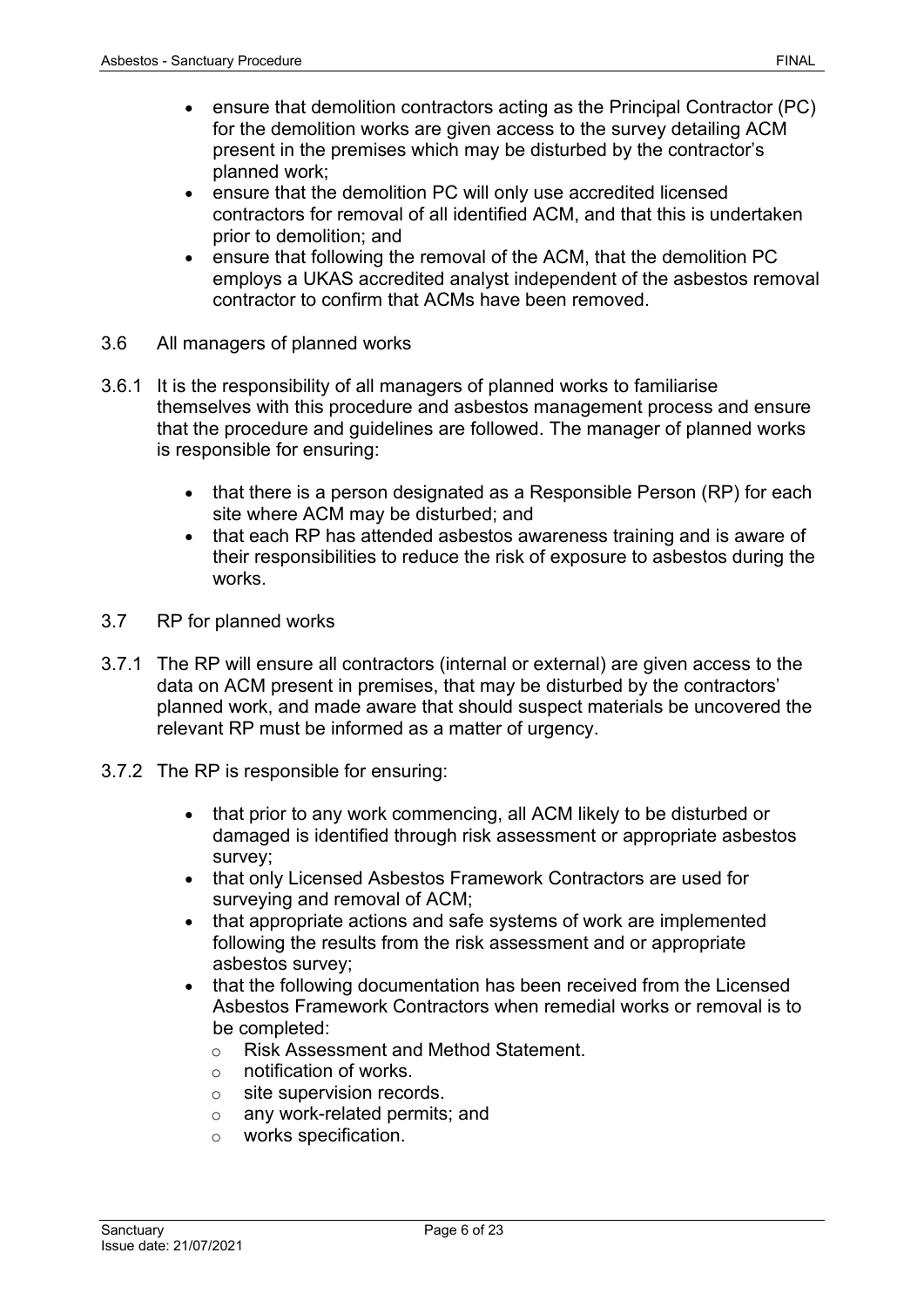- that remedial work which may disturb any ACM is undertaken by either accredited licensed contractors or where works are classed as low risk unlicensed works by appropriately trained Sanctuary Property Services Operatives;
- the reporting to their line manager, of, any safety hazard or defect relating to ACM which they suspect or consider may endanger the safety of themselves or any other person;
- that asbestos surveys and any other relevant information is made available to any person carrying out planned work;
- that they have copies of all the regulatory documentation related to the asbestos works, which will have been sent to the National Compliance team (NCT) by the Licensed Asbestos Framework Contractors such documentation is:
	- ⊙ asbestos surveys;<br>○ bulk certificates of
	- bulk certificates of sampling;
	- $\circ$  evidence of encapsulating, repair or removal of ACM;<br> $\circ$  air monitoring strategy and reports, and specifically the
	- air monitoring strategy and reports, and specifically the Certificate of Re-Occupation with Four Stage Clearance documentation (if relevant);
	- o waste consignment notes; and
	- o asbestos re-inspection documents.
- 3.8 All managers of responsive works
- 3.8.1 It is the responsibility of all managers of responsive works to familiarise themselves with this procedure and asbestos management process and ensure that the procedure and guidelines are followed. The manager of responsive works is responsible for ensuring:
	- that each Operative, whether an internal or external contractor, has attended asbestos awareness training and is aware of their responsibilities to reduce the risk of exposure to asbestos during the works; and
	- that information relating to any known asbestos within the property is available and communicated prior to work commencing.
- 3.9 Property Services Operative
- 3.9.1 The Property Services Operative once at site becomes the RP and must apply risk assessment in line with asbestos awareness training received, to reduce the risk of exposure to asbestos during the works. If suspect materials are uncovered, the Operative must stop work immediately and contact their line manager.
- 3.10 Group Head of Health and Safety has the responsibility to:
	- support the NCT and other staff, in the management of ACM within Sanctuary premises, by providing advice when required to do so; and
	- regularly review the content of this procedure and applicable legislation.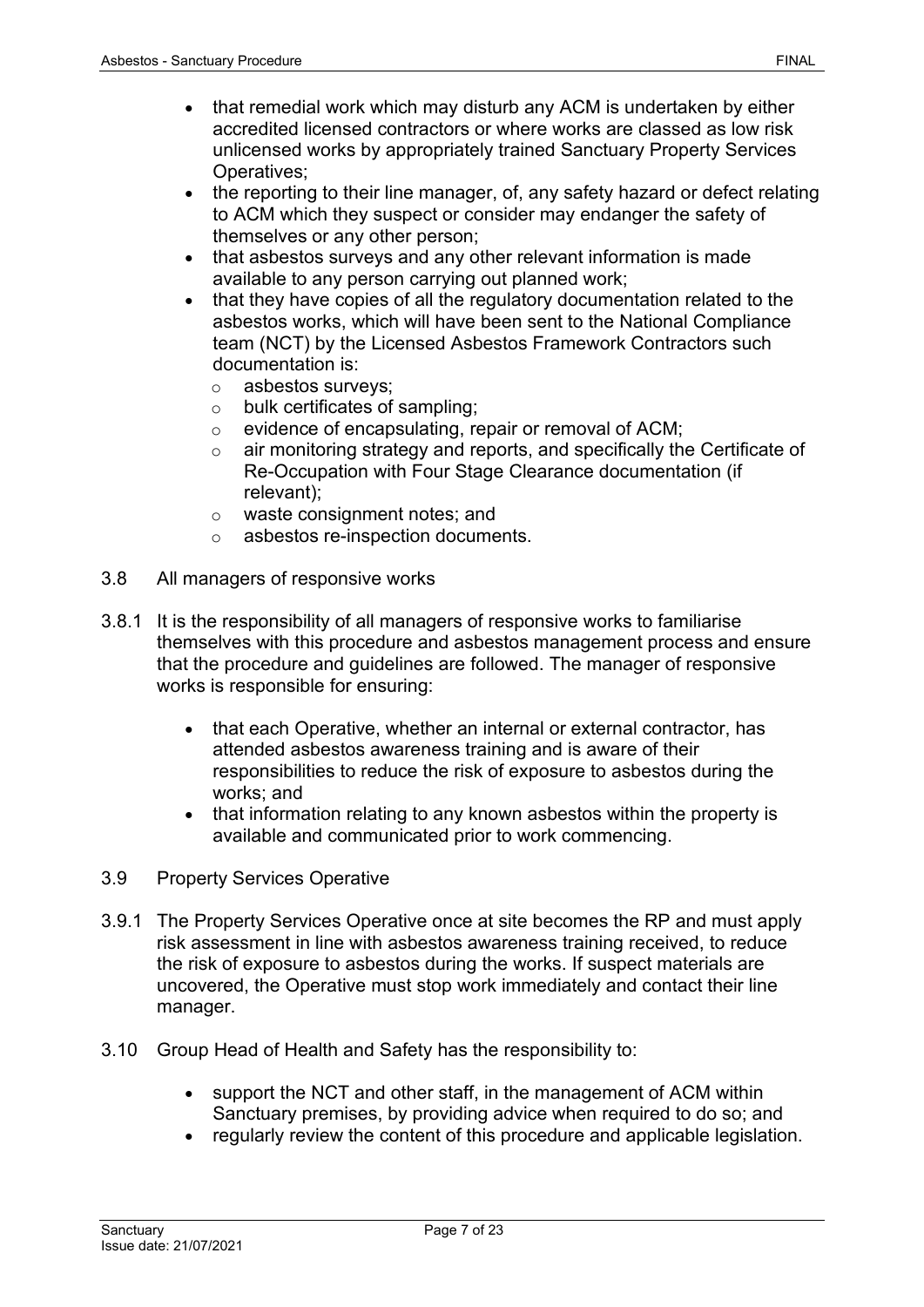- 3.11 Operations Health and Safety teams are responsible for:
	- audit and review of the asbestos management processes in their business area;
	- investigation of instances of accidental disturbance of ACM, which will be forwarded to Corporate Risk and Insurance;
	- coordinating the response to any Asbestos Incident within their business area in liaison, with the Licensed Asbestos Framework Contractor; and
	- Construction and Development Team Development and delivery of Asbestos awareness training to their business areas operational staff
- 3.12 Head of HR Services has the responsibility to:
	- appoint and manage an Occupational Health contractor to provide health surveillance services and advice in relation to exposure to asbestos;
	- support managers in ensuring that a programme of health surveillance is in place when risk assessment determines the need; and
	- support managers in implementing recommendations arising from health surveillance and referrals.
- 3.13 The Group Head of Learning and Development has the responsibilities to:
	- source and then manage contracts for the provision of suitable and sufficient asbestos awareness and management training in consultation with the Group Head of Health and Safety; and
	- ensure that all training records are held and maintained by the Learning Academy.
- 3.14 The Group Head of Procurement has the responsibilities to:
	- ensure that the Licensed Asbestos Framework Contractors appointed by Sanctuary to complete surveys, sampling, encapsulation and removal works have submitted evidence of the required qualifications, certificates and training;
	- ensure that all the required documentation such as risk assessments, method statements have been provided as part of the selection and approval process;
	- ensuring that approved contractors have received asbestos training commensurate with their job roles and are competent; and
	- ensure that all approved contractors have a copy of this procedure.
- 3.15 Managers with responsibility for contractors
- 3.15.1 Managers with responsibility for contractors have delegated responsibility for ensuring compliance with this procedure. This includes:
	- ensuring only approved contractors are used;
	- ensuring that the activity has been risk assessed, properly planned and will be carried out safely without risk to the contractors, Group employees or any other relevant person;
	- ensuring that the contractors are aware of any ACM in the workplace that may affect them and any site rules that apply;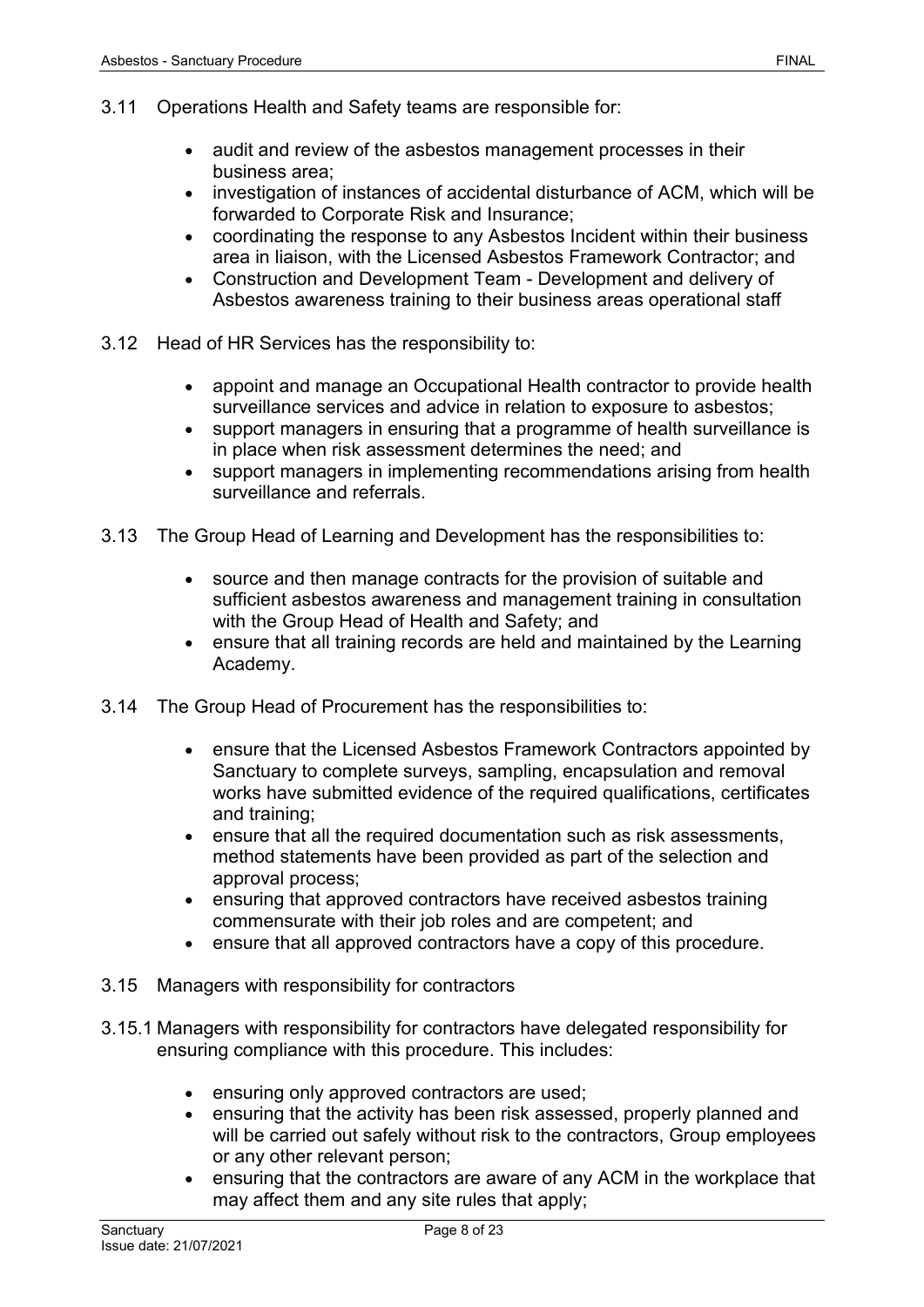- ensuring that contractors are aware that should suspect ACM be disturbed, the RP must be contacted as a matter of urgency and incident control procedures, as shown in Detailed Procedures point 9 followed;
- monitoring the work regularly throughout the course of the contract, to ensure that the contractors are working to their method statement; and
- checking the area on completion of the work, to ensure that all work has been completed satisfactorily and the area is free from hazards or obstructions.
- 3.16 Contractors
- 3.16.1 Only approved framework contractors will be used, they are responsible for:
	- compliance with and understanding of this procedure and asbestos management process;
	- ensuring that they respond to and maintain all communication with the RP;
	- ensuring that all operatives and sub-contractors are informed of the Sanctuary procedure and asbestos management process, the location of ACM within the project area and that safe systems of work are in place;
	- co-operating with Licensed Asbestos Framework Contractors working within or adjacent to the known or intended project area;
	- ensuring that all operatives have received asbestos awareness training;
	- ensuring that emergency procedures are in place for any suspected or known exposure to ACM and that these are in line with the Sanctuary procedure; and
	- ensuring that, prior to commencing work, they are in possession of an appropriate asbestos survey from the RP.

## <span id="page-8-0"></span>**4. What's new - What's different?**

- 4.1 July 2021 Amendment, following changes made:
	- References to Sanctuary Maintenance changed to Property Services.
	- Addition of Responsibilities for Development Project Managers in relation to demolition of buildings for re-development.
	- Addition of definition of UKAS.
	- Addition of Asbestos awareness training development and delivery to the Roles and Responsibilities section 3.10 for the Construction and Development Health and Safety Team only.
	- Section 6 Managing asbestos information; some changes made in relation to contractors engaged in construction, refurbishment, and demolition.
	- Section 8 Asbestos awareness training; some changes to text made, with addition of detail regarding training for Development and Construction staff.
	- Section 10 New section added; Demolition of Buildings.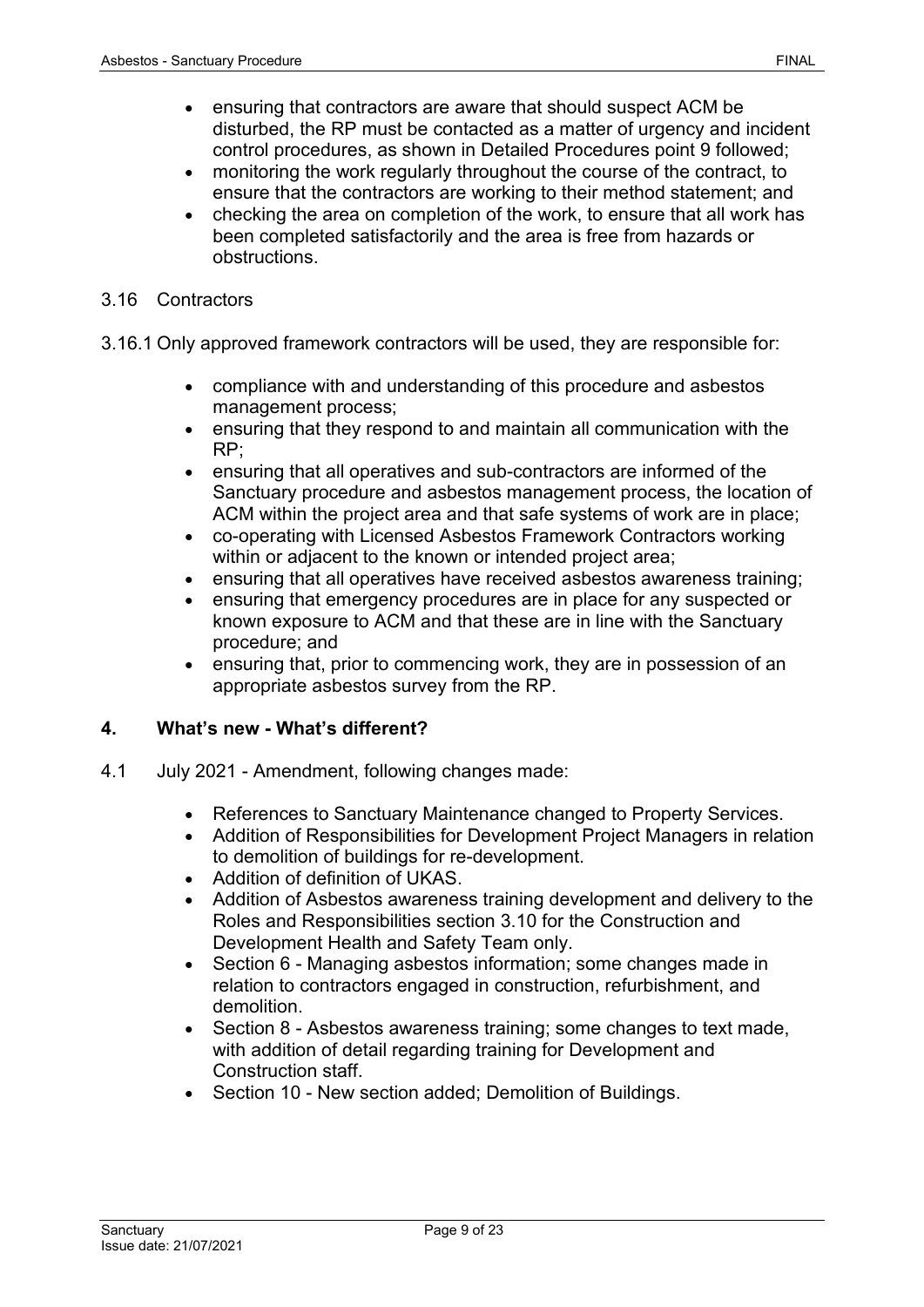4.2 October 2020 - Formal review, **Appendix 3** - Generic Risk Assessment - Exposure to ACM transposed onto the new Group Risk Assessment Template; as per the [Risk Assessment -](https://solis/PolicyManagement/policy/Policies/Forms/Policy%20Document%20Set/docsethomepage.aspx?ID=4190&FolderCTID=0x0120D52000DE99EA054D4DF944BE591D81E49729D0008C670BDB86BED740B0B89E295CD8357C&List=a03723e1-d48b-4958-9669-9b86a90ef8b0&RootFolder=%2FPolicyManagement%2Fpolicy%2FPolicies%2FRisk%20Assessment%20%2D%20Group&RecSrc=%2FPolicyManagement%2Fpolicy%2FPolicies%2FRisk%20Assessment%20%2D%20Group) Group Procedure. No other significant changes

## <span id="page-9-0"></span>**5. Definitions**

5.1 The following definitions support the reader's understanding of this procedure:

| <b>Asbestos</b>                                                | A naturally occurring mineral. The three main types<br>still found in premises are commonly called:<br>'blue asbestos' (crocidolite).<br>'brown asbestos' (amosite); and<br>'white asbestos' (chrysotile).                                                                                                  |
|----------------------------------------------------------------|-------------------------------------------------------------------------------------------------------------------------------------------------------------------------------------------------------------------------------------------------------------------------------------------------------------|
| <b>Asbestos</b><br><b>Containing</b><br><b>Materials (ACM)</b> | Any material which includes asbestos. For example,<br>textured decorative coatings such as Artex, asbestos<br>insulating board (AIB), pre-formed pipe insulation,<br>lagging, floor tiles, asbestos cement products, rope<br>seals and gaskets                                                              |
| <b>Asbestos</b><br><b>Management Plan</b>                      | A document which sets out the detail of how the<br>Asbestos known or assumed to be present at a<br>specific premise is going to be managed.                                                                                                                                                                 |
| <b>Asbestos</b><br><b>Management</b><br><b>Process</b>         | The Asbestos management process sets out how<br>Sanctuary will identify and manage the risks from<br>ACM within its portfolio and provides details on how<br>actions undertaken should be planned and records<br>kept.                                                                                      |
| <b>Asbestos Register</b>                                       | A log of the data collected for Sanctuary's existing<br>stock, identifying the potential for the presence of<br>asbestos and ACM and the actions taken to mitigate<br>risk.                                                                                                                                 |
| <b>Common Parts of</b><br>domestic properties                  | The common parts of multi occupancy domestic<br>premises, such as purpose-built flats or houses<br>converted into flats, might include foyers, corridors,<br>lifts and lift shafts, staircases, roof spaces, gardens,<br>yards, outhouses, and garages; but not private<br>domestic areas inside each flat. |
| <b>Encapsulation</b>                                           | The application of an impervious material, which is<br>secured over or around the ACM.                                                                                                                                                                                                                      |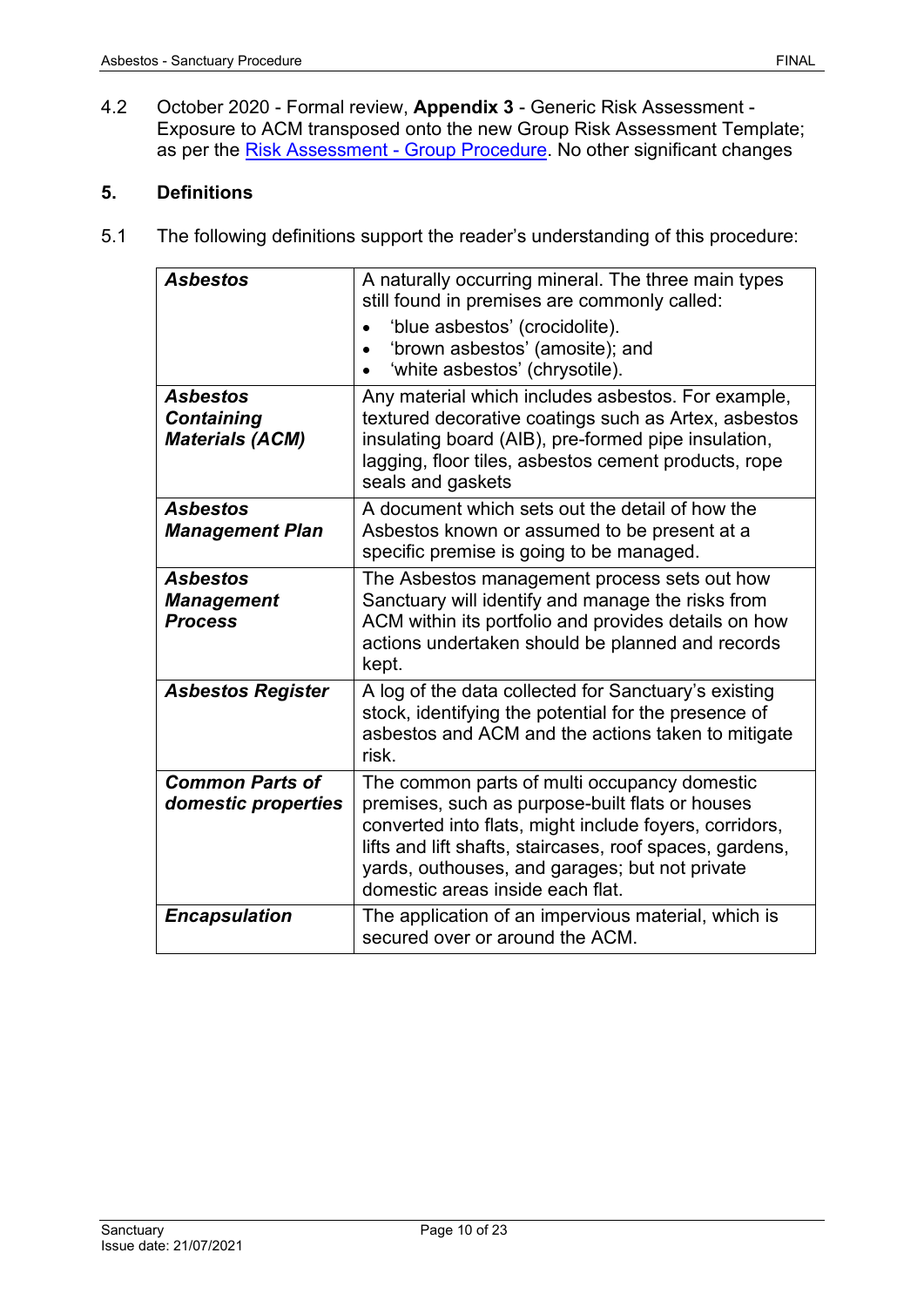| <b>Licensed Asbestos</b><br><b>Framework</b><br><b>Contractors (LAFC)</b> | Licensed Asbestos Framework Contractors are those<br>that have successfully completed the procurement<br>process to become approved contractors for the<br>Group. The procurement process includes<br>submission of the required qualifications, certificates<br>and training.                                                                                                                                                                                                                                                                     |
|---------------------------------------------------------------------------|----------------------------------------------------------------------------------------------------------------------------------------------------------------------------------------------------------------------------------------------------------------------------------------------------------------------------------------------------------------------------------------------------------------------------------------------------------------------------------------------------------------------------------------------------|
|                                                                           | For the purposes of this document the term LAFC<br>includes both companies licenced by the HSE to<br>undertake asbestos removal work and those licenced<br>to undertake asbestos surveys.                                                                                                                                                                                                                                                                                                                                                          |
|                                                                           | For clarity the company undertaking asbestos<br>removal works should be independent of the asbestos<br>survey provider on the same job.                                                                                                                                                                                                                                                                                                                                                                                                            |
| <b>Management Survey</b>                                                  | The purpose of the management survey is to manage<br>asbestos and ACM during the normal occupation and<br>use of premises. The survey aims to ensure that<br>asbestos and ACM in the premises or equipment are<br>identified, and their condition recorded, and that<br>asbestos and ACM remain undisturbed and<br>inspected. Samples of asbestos and ACM are<br>collected as part of the process and analysed to<br>confirm the suspected presence of asbestos. The<br>condition of the ACM is established by means of a<br>materials assessment. |
| <b>Non-domestic</b><br><b>Property</b>                                    | Industrial and commercial buildings such as offices<br>and shops, public buildings (such as leisure<br>complexes) and the common parts of multi-<br>occupancy domestic buildings, such as purpose-built<br>flats or houses converted into flats.                                                                                                                                                                                                                                                                                                   |
| <b>Refurbishment and</b><br><b>Demolition Survey</b>                      | This type of survey is designed to be used as a basis<br>for assessing asbestos and ACM before demolition or<br>major refurbishment of premises.                                                                                                                                                                                                                                                                                                                                                                                                   |
| <b>Responsible Person</b><br>(RP)                                         | The RP is defined as a person designated for each<br>site where works are to take place, who is responsible<br>for ensuring that all contractors (internal or external)<br>are given access to data on ACM present or<br>suspected which could be disturbed by those works.<br>Also, responsible for ensuring that should suspect<br>ACM be disturbed that said contractors are aware<br>that the RP must be contacted as a matter of urgency<br>and incident control procedures followed.                                                         |
| <b>UKAS</b>                                                               | The United Kingdom Accreditation Service is the<br>national accreditation body appointed by government<br>to assess and accredit organisations that provide<br>services including certification, testing, inspection and<br>calibration.                                                                                                                                                                                                                                                                                                           |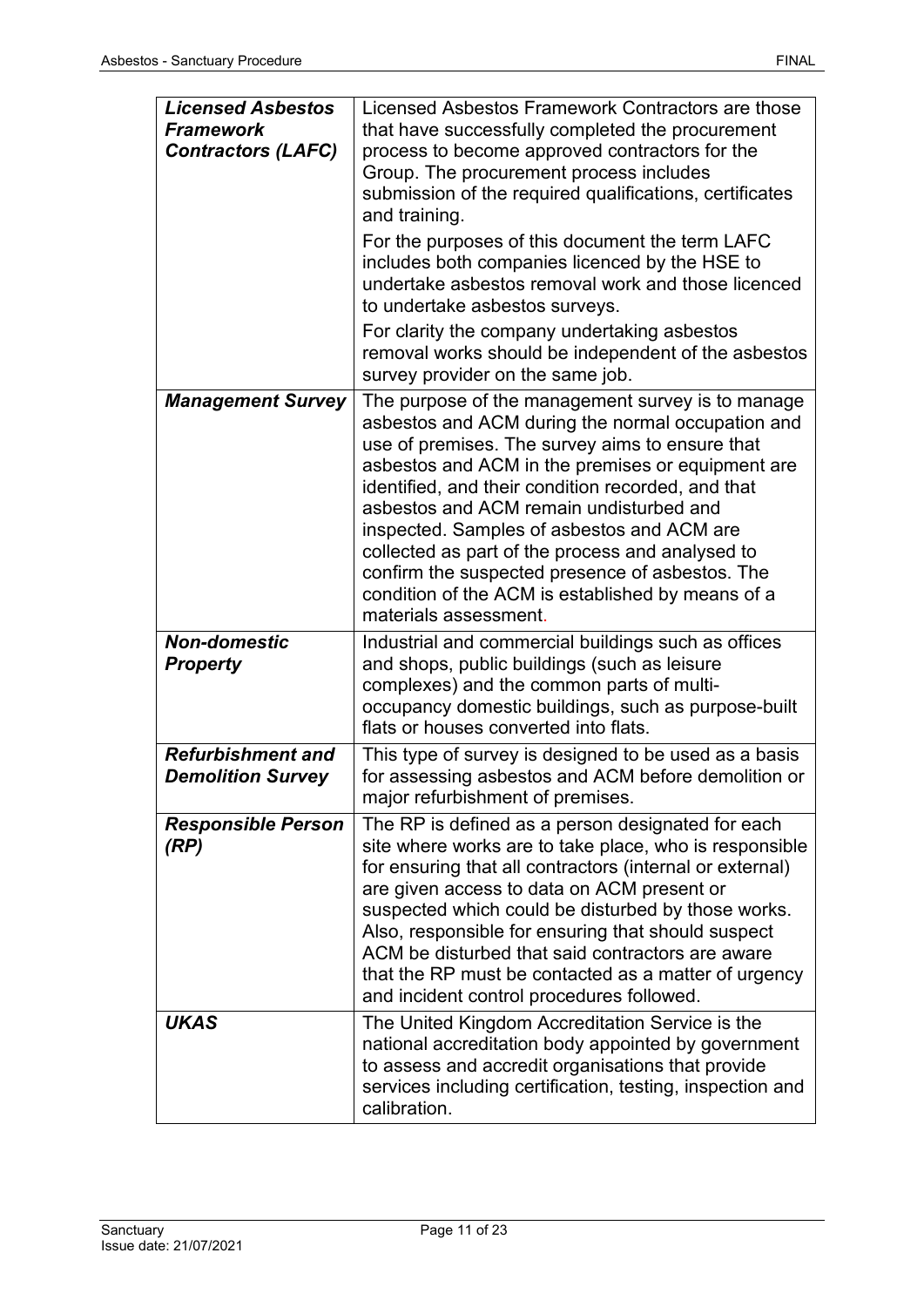# <span id="page-11-0"></span>**Detailed Procedures**

# <span id="page-11-1"></span>**1. Asbestos Management process**

- 1.1 Sanctuary complies with its duty to manage asbestos in all non-domestic properties and the common parts of domestic premises by the implementation and maintenance of an Asbestos Management Plan, by means of the process, embedded in this procedure.
- 1.2 The duty is described on the HSE website <http://www.hse.gov.uk/asbestos/managing/write.htm>
- 1.3 This procedure sets out the process by which Sanctuary identifies and manages the risks from ACM within the properties under its control and provides details on how actions undertaken should be planned and records kept.
- 1.4 CAR 12 requires that when an assessment identifies asbestos is or is liable to be present in a property the duty holder (Sanctuary) must ensure that.
	- a determination of the risk from that asbestos is made:
	- a written plan identifying those parts of the premises concerned is prepared; and
	- the measures which are to be taken for managing the risk are specified in the written plan.
- 1.5 Details of the types of properties where Sanctuary has a duty to manage asbestos are contained in **Appendix 1**.

# <span id="page-11-2"></span>**2. Determining the presence of Asbestos Containing Materials**

- 2.1 Sanctuary maintains a planned programme of asbestos surveys and reinspections of properties under its control including:
	- assessment of whether non-domestic premises and common parts of domestic premises are liable to contain asbestos, its location and condition. Until surveys have been completed it will be presumed that asbestos is present and managed accordingly; and
	- assessment of risk from any confirmed (or assumed) ACM to identify its condition, and to arrange for repair and/or protection or, where necessary, its removal.
- 2.2 Asbestos surveys
- 2.2.1 There are two different types of survey:

# • **Management Surveys**

Will be required where premises have a construction date of pre-2000 and there is no existing asbestos survey. The scope and extent of the survey will be determined and raised directly with the Licensed Asbestos Framework Contractor by the NCT as show in **Appendix 2** - Figure 1.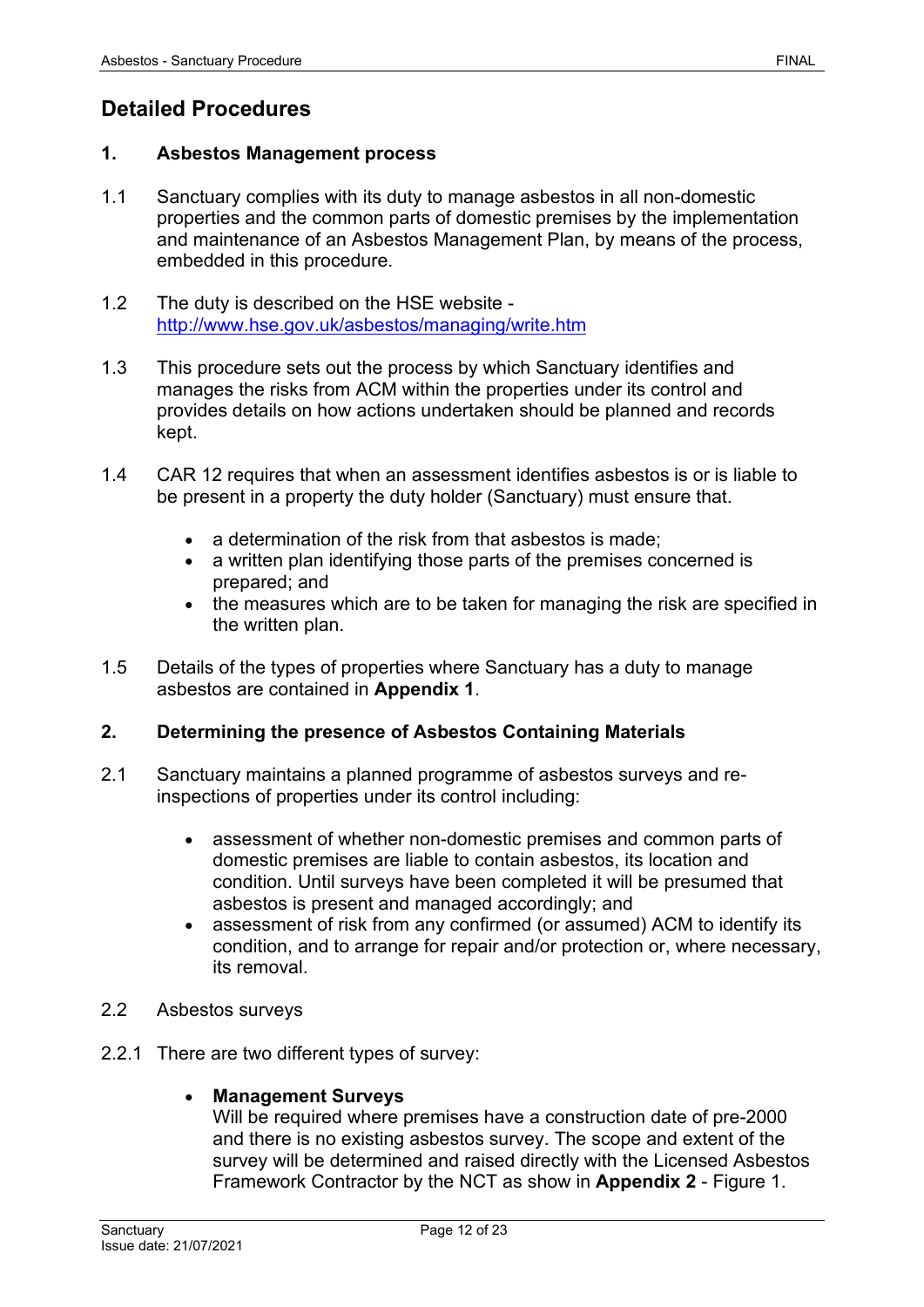#### • **Refurbishment and Demolition Surveys**

Will be required for premises constructed pre-2000 where any of the following is undertaken, that has the potential to disturb ACM, and a check of the existing asbestos register indicates that an adequate management survey does not exist:

- o planned refurbishment works involving the modification of structures or services such as kitchen renewals, replacement bathrooms, heating system renewals, and rewiring;
- o maintenance work; or
- o demolition.

Prior to the commencement of any works, the RP for delivery will request a survey, ensuring the targeted areas for the works are detailed on the works order. The survey will be undertaken by the Licensed Asbestos Framework Contractors.

- 2.2.2 A summary of this process is shown in **Appendix 2** Figure 2.
- 2.2.3 All surveys will be carried out to the standard detailed in the current HSE guidance document HSG 264: Asbestos-The Survey Guide [\(http://www.hse.gov.uk/pUbns/priced/hsg264.pdf\)](http://www.hse.gov.uk/pUbns/priced/hsg264.pdf).
- 2.2.4 Further guidance can be found in [HSE Advisory note on the refurbishment](http://www.hse.gov.uk/services/localgovernment/asbestos-guidance-refurbishment.pdf) of [housing stock likely to contain asbestos.](http://www.hse.gov.uk/services/localgovernment/asbestos-guidance-refurbishment.pdf)
- 2.2.5 Surveys are received by Sanctuary as follows:
	- in PDF form; and
	- in excel form as a data upload sheet, containing extracts from the survey document for uploading onto the Asbestos Register.
- 2.2.6 Surveys which were not requested through NCT are sent by the Licensed Asbestos Framework Contractor directly to the RP who requested the survey, and copied into the NCT general inbox [\(nationalcompliance.team@sanctuary](mailto:nationalcompliance.team@sanctuary-housing.co.uk)[housing.co.uk\)](mailto:nationalcompliance.team@sanctuary-housing.co.uk), upon receipt NCT will ensure the Asbestos Register is updated.
- 2.3 Emergency works and high-risk actions
- 2.3.1 Following a survey or sampling the Licensed Asbestos Framework Contractor may identify emergency works or high-risk actions that need to be completed in a specified timeframe for example: on the same day. This requirement is flagged as urgent and emailed to both the NCT and Customer Service Centre (CSC) Request's inbox.
- 2.3.2 The process flow charts for Emergency works and high-risk actions can be found at **Appendix 2** - Figure 3.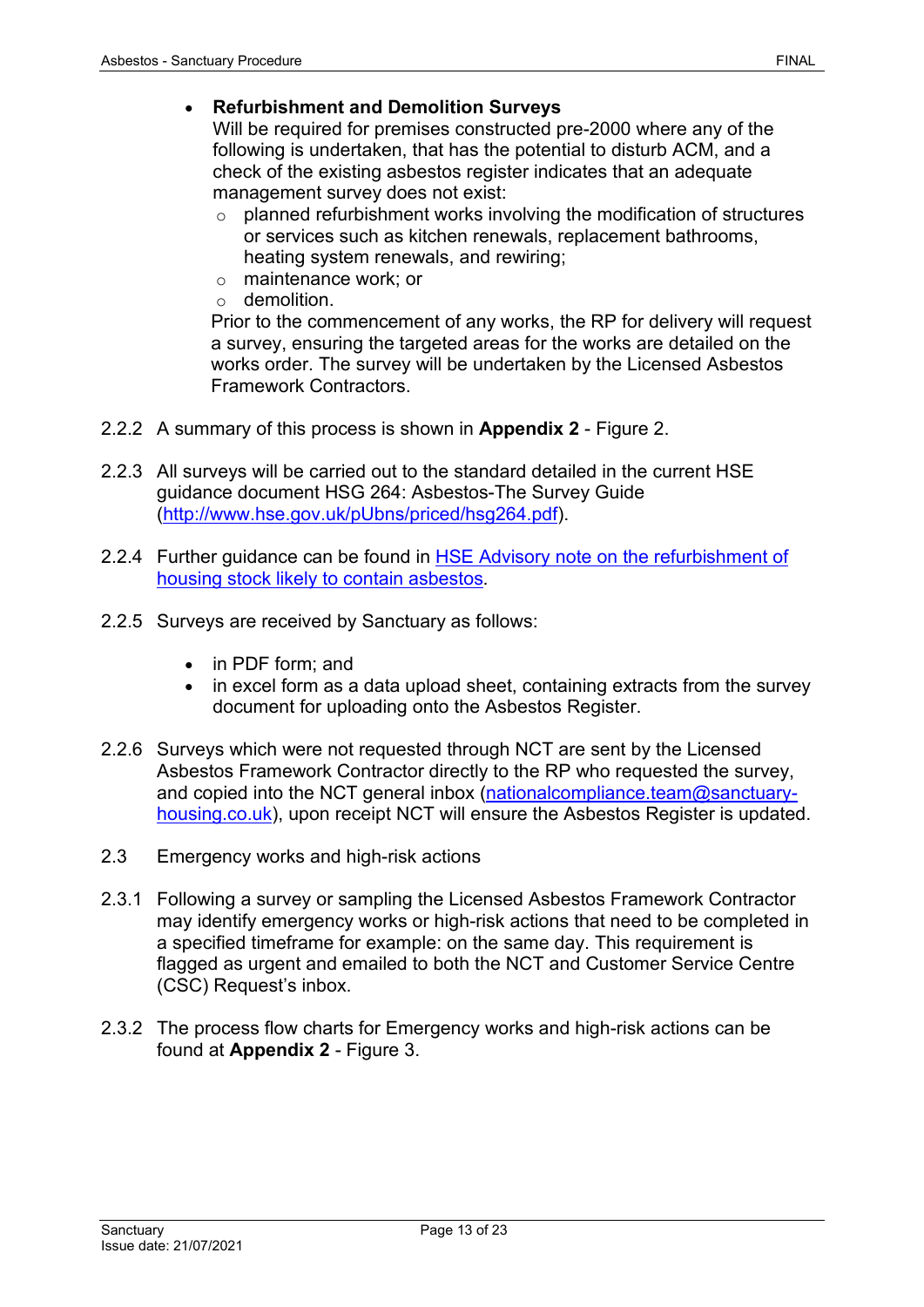# <span id="page-13-0"></span>**3. Asbestos Register**

- 3.1 The Asbestos Register is maintained by the NCT. Copies of all surveys and reinspection reports containing information on the location, nature, condition, and recommended management options of any identified or suspected ACM are sent to NCT for transferring to the database, together with a link to the electronic copy of the survey.
- 3.2 Information where a survey has been carried out, but no ACMs were detected is also included on the Asbestos Register.
- 3.3 The assumption must be that ACMs are present in all areas not surveyed or which would not have fallen within the scope of the original survey/inspection.
- 3.4 Use of the Asbestos Register
- 3.4.1 Access to a read-only version of the Asbestos Register on Sanctuary's intranet system 'SOLIS', is available to all personnel and accessed using the following link: [https://solis/SG/assets/reinvestment/Pages/keystone-database.aspx.](https://solis/SG/assets/reinvestment/Pages/keystone-database.aspx)
- 3.4.2 Enter the Unique Property Reference Number (UPRN), address or postcode:
	- click 'search';
	- highlight the property to view and click 'select'; and
	- on the next screen, open the 'Asbestos' tab to access the Asbestos register.

#### <span id="page-13-1"></span>**4. Assessing the risk of Asbestos Containing Materials and management of Asbestos options**

- 4.1 Following a survey or re-inspection, an assessment is completed using the procedure outlined in **HSG227**, to determine priorities regarding management of ACM, which will be assessed on two criteria:
	- **Material Assessment** assessing the condition of the ACM and the ease to which it will release fibres if disturbed.
	- **Priority Assessment** assessing the likelihood of disturbance.
		- $\circ$  The assessment will give a resultant risk to which the time scales for completion of remedial action will be assigned as below:

| <b>Risk Level</b> | <b>Remediation timescale</b> |
|-------------------|------------------------------|
| High              | 3 months                     |
| Medium            | 12 months                    |
| Low               | 24 months                    |
| Very low          | 36 months                    |

• The assessment information is added to the Asbestos Register and forms the basis of planning for how the identified or suspected ACM will be managed.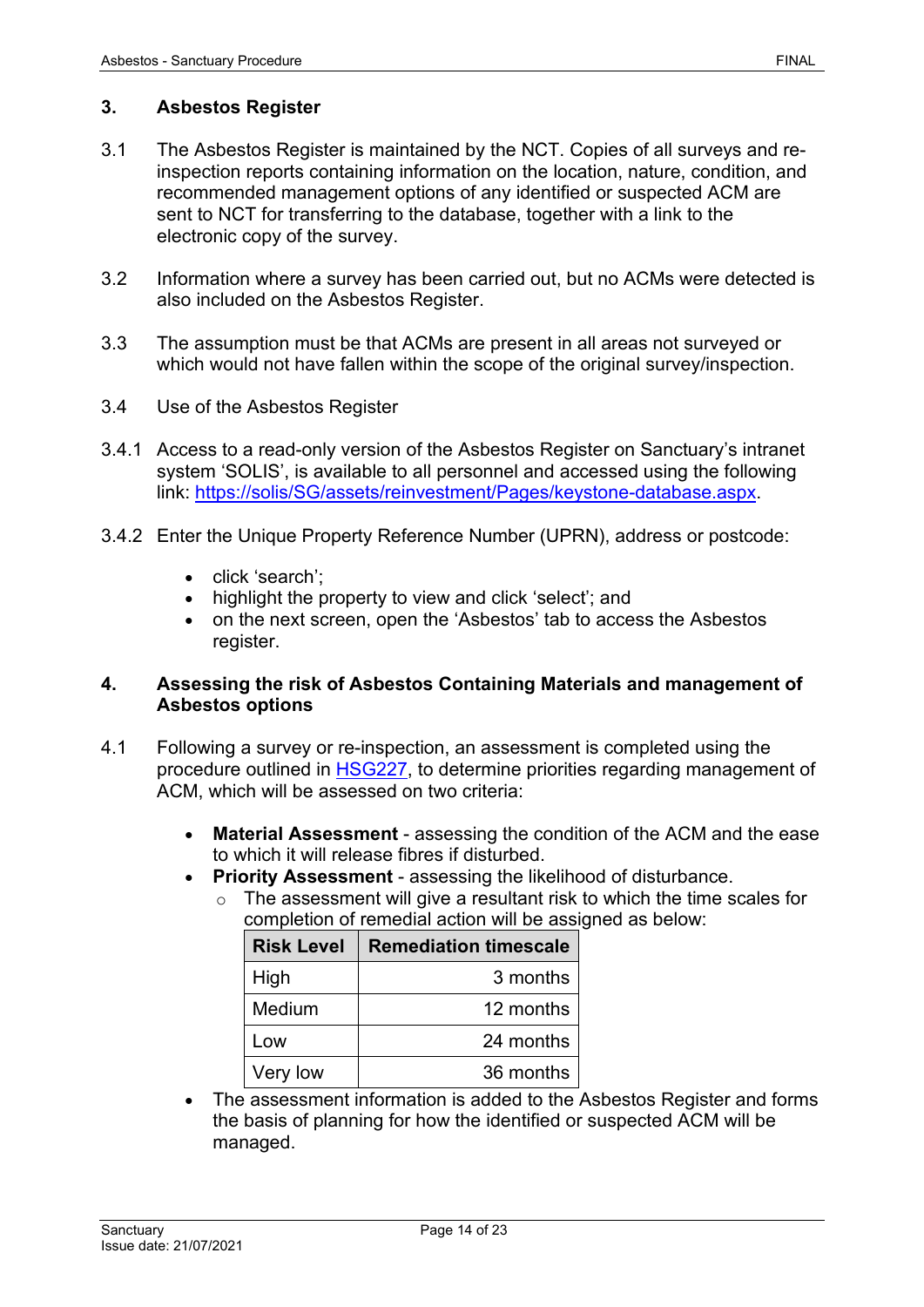- 4.2 Cloning Asbestos information
- 4.2.1 Asbestos assessments for premises, indicating typical asbestos material locations, can be cloned in the following circumstance **only**:
	- The premises that the cloned assessment data is to be applied to, is of the exact same construction, age and condition as the assessed premises (for example, terraced houses of the same construction phase or flats within the same block);
	- Where ACM is confirmed, it can be assumed that similar material, in a similar property, will also be ACM; and
	- However, where ACM is not found in a property, it cannot be automatically assumed that it does not exist in a similar property also.
- 4.2.2 Where information is cloned NCT must be informed to ensure the Asbestos Register is updated to include cloning details. Where there is any doubt as to the viability of cloning NCT must be contacted for advice.
- 4.3 Management of Asbestos options
- 4.3.1 Once the assessment has been completed the management of ACM is prioritized, recorded and implemented. The available management options are recommended by the Licensed Asbestos Framework Surveyor and recorded on the respective survey or re-inspection report.
- 4.3.2 Management options are selected from the following:
	- **Manage in Situ** ACMs which are in good condition, sealed and/or repaired, and are unlikely to be disturbed, may be left in place. If they are left in place, the condition of the ACMs must be monitored regularly by reinspection and the results recorded.
	- **Encapsulation** There are two types of encapsulation:
		- o bridging encapsulation which forms a durable layer adhering to the surface of the ACM; and
		- o penetrating encapsulation which is designed to penetrate the ACM before hardening and locking the material together to give the ACM additional strength.
	- **Removal** Where it is not practical to repair or encapsulate the ACMs, they will need to be removed.
- 4.3.3 The process flow chart for Management Options can be found in **Appendix 2** Figure 4.
- 4.4 Property re-inspections
- 4.4.1 All non-domestic and common parts of domestic properties with an existing Asbestos Management Survey that specifies ACM is to be managed in situ are re-inspected annually.
- 4.4.2 The NCT is responsible for ensuring that properties are re-inspected within the specified timeframes by the Licensed Asbestos Framework Contractors.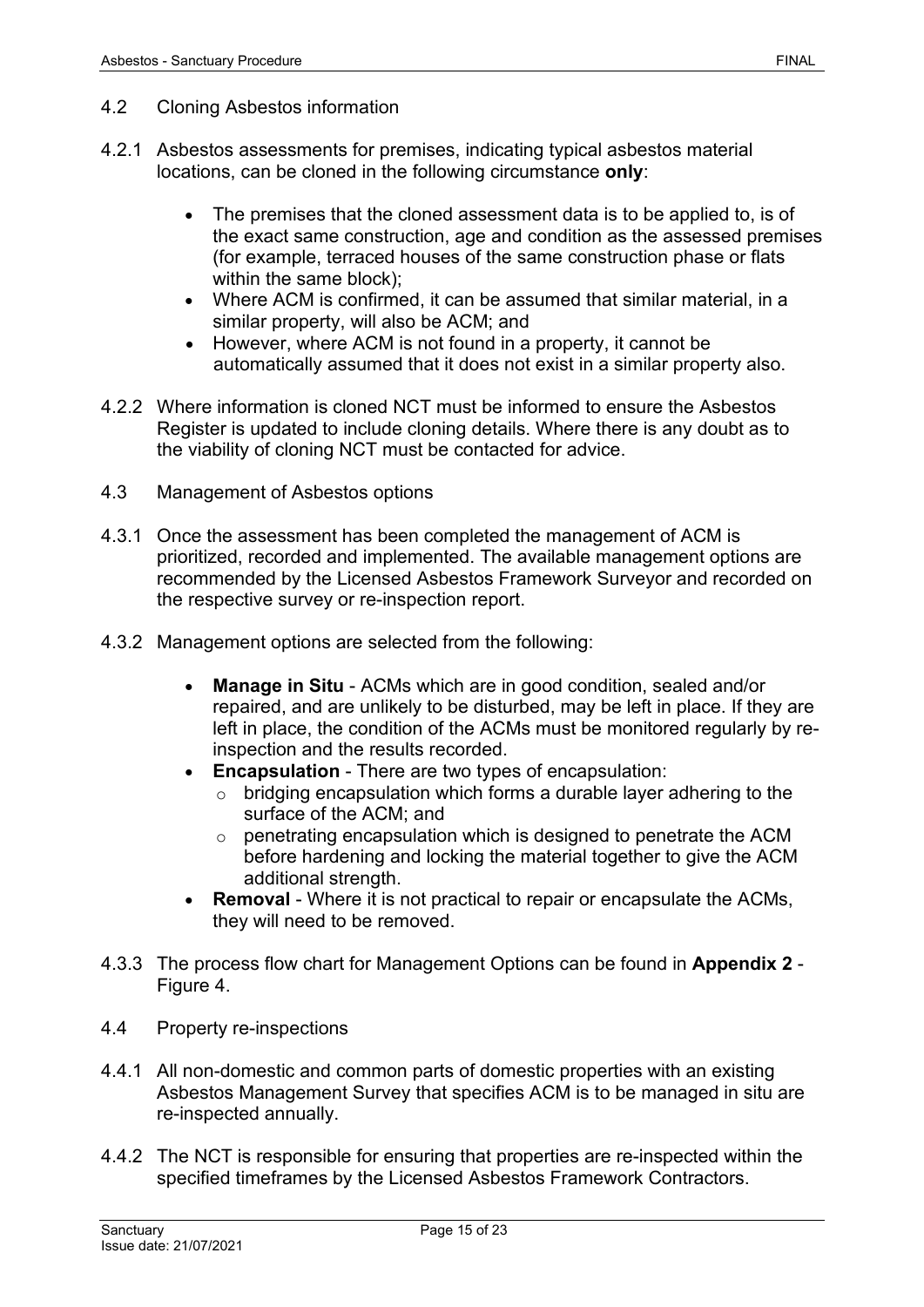4.4.3 Any recommendations within the re-inspection will be based on the current condition of the known ACM and include a relevant material and priority assessment score.

#### <span id="page-15-0"></span>**5. Remedial works**

- 5.1 Only Licensed Asbestos Framework Contractors holding a current licence from the Health and Safety Executive are employed to carry out asbestos works, such as removal or encapsulation based upon the recommendations from the Licensed Asbestos Framework surveyor. The terms of any contract include a requirement to carry out the work in accordance with all appropriate regulations and site-specific requirements.
- 5.2 Details of the current Licensed Asbestos Framework Contractors for Sanctuary can be obtained via the Procurement pages on [Solis.](https://solis/SG/PServices/goods-services-suppliers/Pages/Supplier%20Directory.aspx)
- 5.3 Non-licensed remedial works, carried out by Sanctuary Property Services operatives, will be completed as per the requirements of the Sanctuary Property Services Management System, incorporating risk assessment, safe systems of work, toolbox talks and Asbestos Awareness training.
- 5.4 The Sanctuary Generic Risk Assessment Exposure to ACM can be found at **Appendix 3**.

#### <span id="page-15-1"></span>**6. Managing asbestos information and transfer of data**

- 6.1 It is essential that all information and records regarding asbestos are maintained, updated and shared.
- 6.2 When a works order is issued all relevant information regarding any confirmed or assumed asbestos, is added.
- 6.3 For works commissioned outside of the Customer Services Centre the RP for the works must review the Asbestos Register to ensure that an Asbestos Risk Assessment is undertaken before commencing work. This includes a targeted Refurbishment and Demolition Survey if necessary.
- 6.4 Dissemination of information
- 6.4.1 When a works order is received, it must be checked for the information on ACMs in the premises. If no ACMs are present, then work can progress as normal. Where no information is available, ACM's must be assumed to be present in a building constructed before 2000.
- 6.4.2 Where ACMs are present or assumed to be present the Contractor/Operative is required to make a dynamic risk assessment based on training received in order to identify if the works are likely to disturb those ACM materials.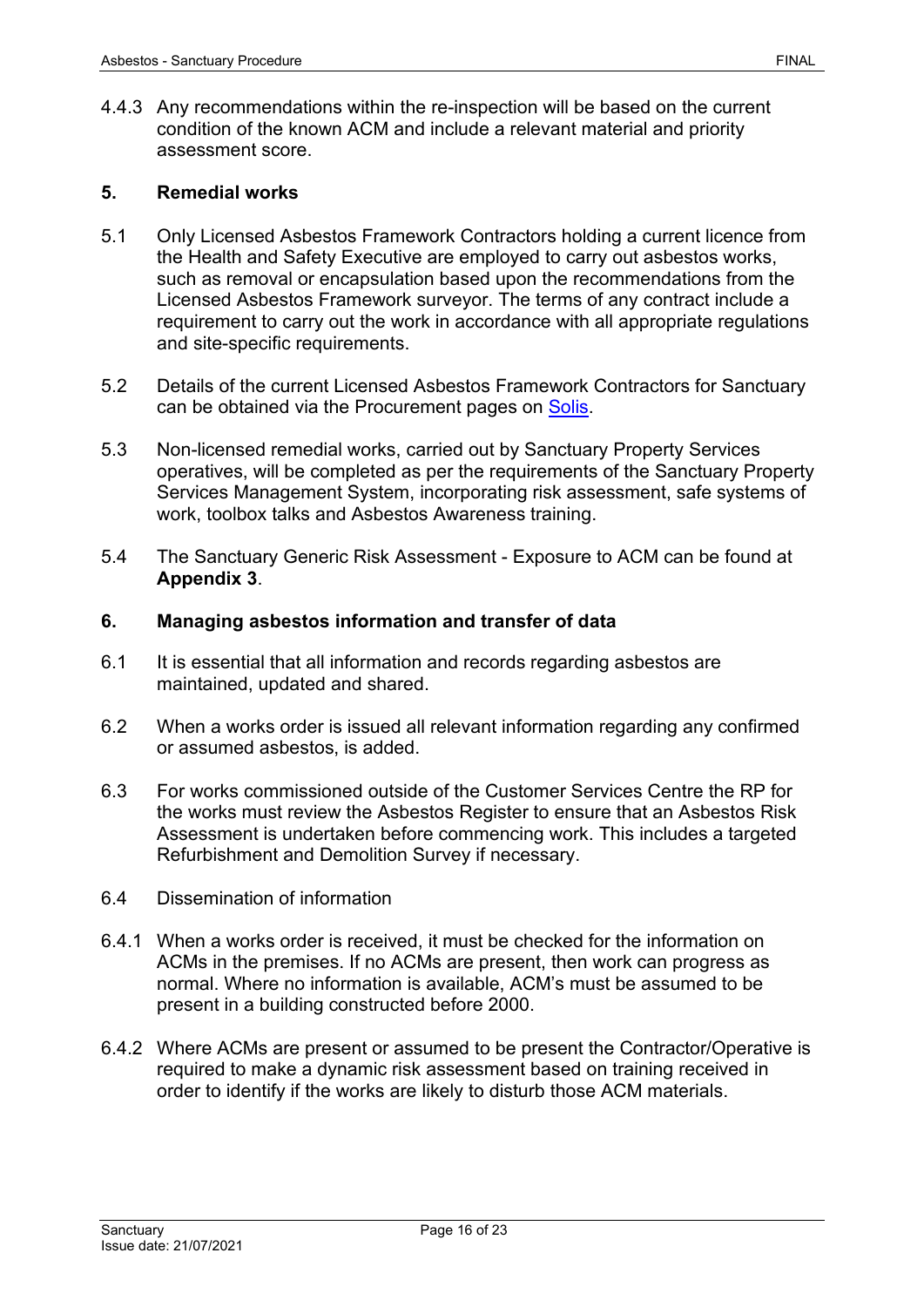- 6.4.3 If the dynamic assessment concludes that no ACM's will be disturbed, then the work can progress with caution. However, if the assessment concludes that ACM's may be disturbed the RP must be informed. The RP must contact the relevant Licensed Asbestos Framework Contractor who will advise on the correct course of action to be taken.
- 6.4.4 The process flow chart can be found in **Appendix 2** Figure 5.
- 6.5 Contractors engaged in construction works including refurbishment and demolition
- 6.5.1 At the pre-construction phase or planning stage, and before any works commence, the RP must check for the presence of ACMs in the premises against the Asbestos Register.
- 6.5.2 If no ACMs are present, then work can progress as normal.
- 6.5.3 Where no information is available, then ACM's must be assumed to be present in a building constructed prior to 2000 and before any works can commence, a targeted refurbishment and demolition survey must be requested by the RP, from the Licensed Asbestos Framework Contractor.
- 6.5.4 Where ACMs are present the RP must provide the survey to the refurbishment/demolition contractor. In circumstances where only partial demolition will take place and not the entire building then the refurbishment/ demolition contractor must confirm whether ACM's will be disturbed during their planned works. If the assessment concludes that no ACMs will be disturbed, then the work can proceed.
- 6.5.5 However, if the contractor concludes that ACMs will be disturbed then the RP must arrange remedial works through the Licensed Asbestos Framework Contractor. The remedial works must take place before any contractor works commence in order to prevent the contractor's workers from being exposed to ACM's. This applies unless the building is to be demolished prior to redevelopment of the site. (See Section 10 – Demolition of Buildings).
- 6.5.6 The asbestos register details for non-domestic premises and domestic premises with common parts must be displayed on the notice board or in the signing in book on site, with a second copy being placed in the black folder in the red box at the scheme. The survey must be viewed by contractors attending premises prior to any commencement of work.
- 6.5.7 Where Sanctuary staff members are based in premises, they must ensure that contractors confirm that they have read the survey and understand where ACM is present, by way of signing the Contractor confirmation of viewing the Asbestos Register form, (**Appendix 4**).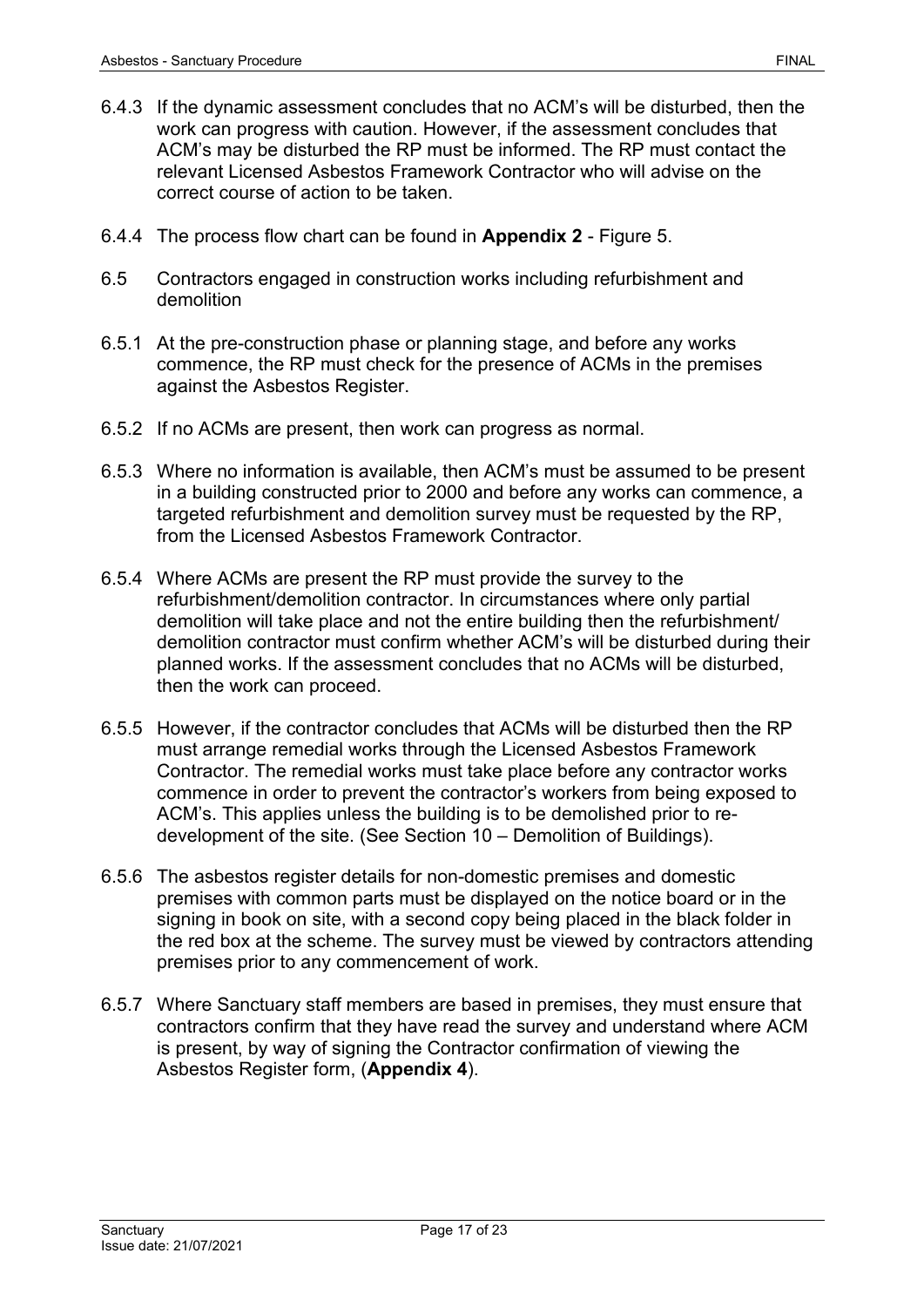- 6.5.8 Contractors are required to seek information concerning the possible presence of asbestos in premises in which they are due to work. They must report immediately any already identified asbestos materials found to be damaged or the suspected presence of additional asbestos materials identified during their work.
- 6.6 Sanctuary Care
- 6.6.1 The following documentation is to be displayed at the sites entrance:
	- local health and safety procedures;
	- contractors signing in and out sheets; and
	- Asbestos Survey Executive Summary.
- 6.6.2 All staff must ensure that details of visiting contractors are logged on the Contractors Signing In and out sheets. This is so that the site is aware of all persons on-site and maintains a log of all visits to the premises as well as ensuring that all contractors have seen and understood the local health and safety procedures.
- 6.6.3 If the site does not have asbestos or the building was constructed after the year 2000, a No Asbestos Present Statement must be completed to evidence the fact.
- 6.7 Sanctuary Supported Living
- 6.7.1 The Contractors Health and Safety Notice must be displayed on the notice board or in the Signing in Book. The notice contains details of the Emergency Procedures and specific safety requirements that contractors must read and adhere to when entering the premises.
- 6.7.2 All staff must ensure that details of visiting contractors are logged on the Contractors Signing In/Out Form. This is so that the premises are aware of all persons on-site and maintains a log of all visits to the premises as well as ensuring that all contractors have seen and understood the Contractors Health and Safety Notice.
- 6.7.3 The Asbestos Survey Executive Summary must be displayed on notice board or in Signing in Book and must be provided to all contractors that may disturb asbestos during their work.
- 6.7.4 Contractor confirmation of viewing the Asbestos Register form, (**Appendix 4**), must be signed by all contractors who may disturb asbestos during their work.
- 6.8 Sanctuary Students
- 6.8.1 Asbestos Information is held at reception on student accommodation sites. The visitors/contractor's information provided on site, requires contractors to familiarise themselves with the location and condition of any asbestos on site.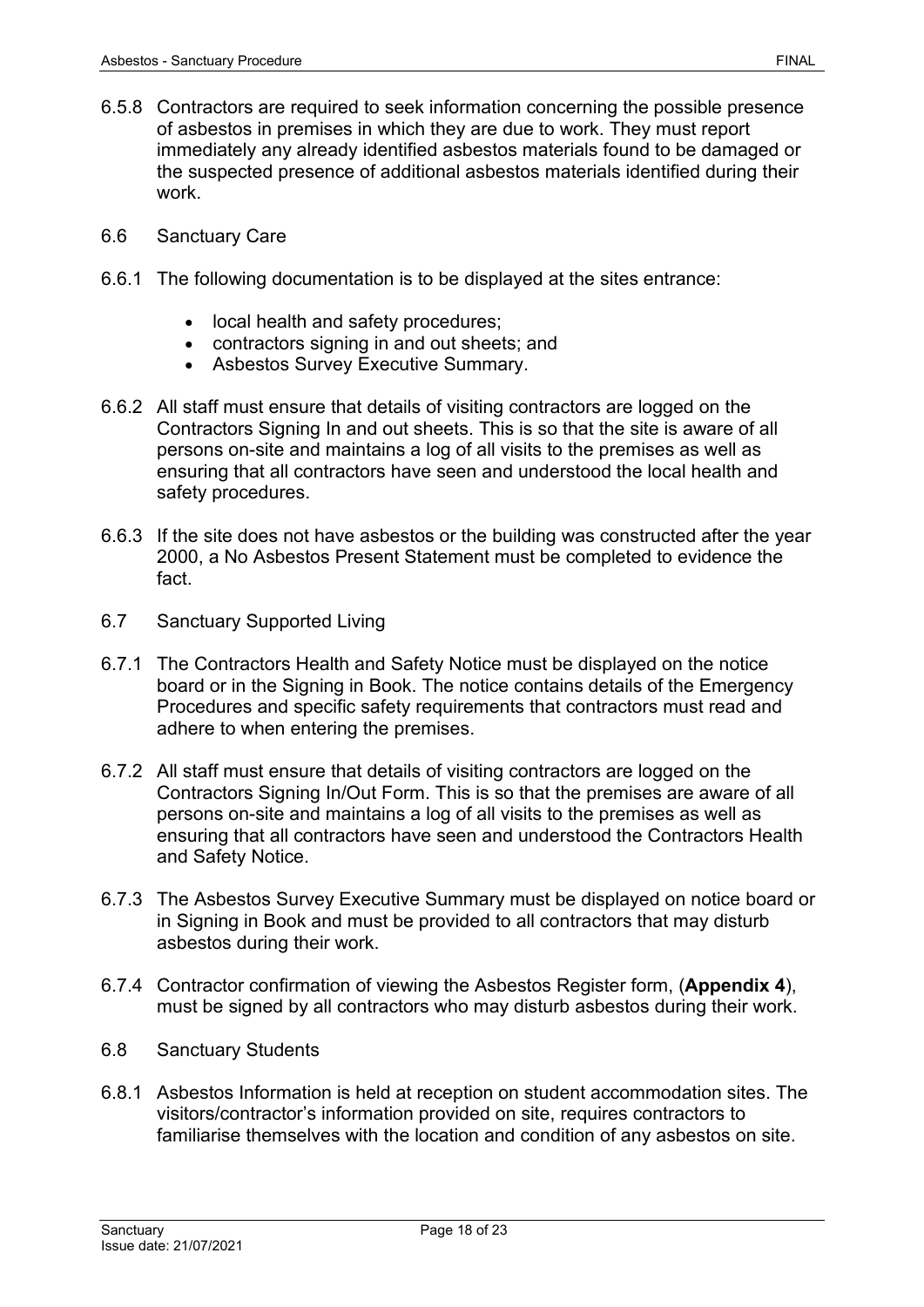- 6.8.2 Contractors are required to verify that they have read the Visitor/Contactor Information as part of the contractor signing in process.
- 6.9 The Emergency Services
- 6.9.1 The emergency services are to be given access to data on the most recent Asbestos Register for any Sanctuary premises they have need to enter.
- 6.10 For Enforcing Authorities
- 6.10.1 A copy of premises asbestos surveys must be provided on request. In an emergency, the NCT should be contacted, to provide the asbestos data for the premises being inspected, out of hours internal contractors will rely on the information provided by CSC through handheld devices.
- 6.11 General information for residents
- 6.11.1 Information for tenants is available via the [Sanctuary Group | Homepage](https://www.sanctuary-group.co.uk/) in the form of an Asbestos Guidance document, as part of the Safety in your Home information suite. The guidance contains information on what asbestos is, where it can potentially be found in properties and what to do if tenants think they may have asbestos in their home.
- 6.11.2 Information on the potential locations and hazards of asbestos is provided in the Repairs Handbook, which is available to all residents. This assists residents with understanding where asbestos can be found within properties and to consider the danger of asbestos before undertaking DIY works.

# <span id="page-18-0"></span>**7. Safe working with Asbestos**

- 7.1 Sanctuary complies with its duty to ensure employees and others are not exposed to asbestos as the result of work activities by:
- 7.2 All work with ACM will be undertaken in accordance with HSE Approved Code of Practice. This includes:
	- completion of works by the Licensed Asbestos Framework Contractor;
	- restriction of access to the work area for non-essential staff;
	- ensuring that all workers in the area who may be exposed are suitably trained and protected; and
	- decontaminating persons onsite so that they can be removed from the area, and secondly the de-contamination of the property.
- 7.3 Property Services Operatives must ensure that they have read, understood and abide by the Sanctuary Generic Risk Assessment - Exposure to ACM contained at **Appendix 3**.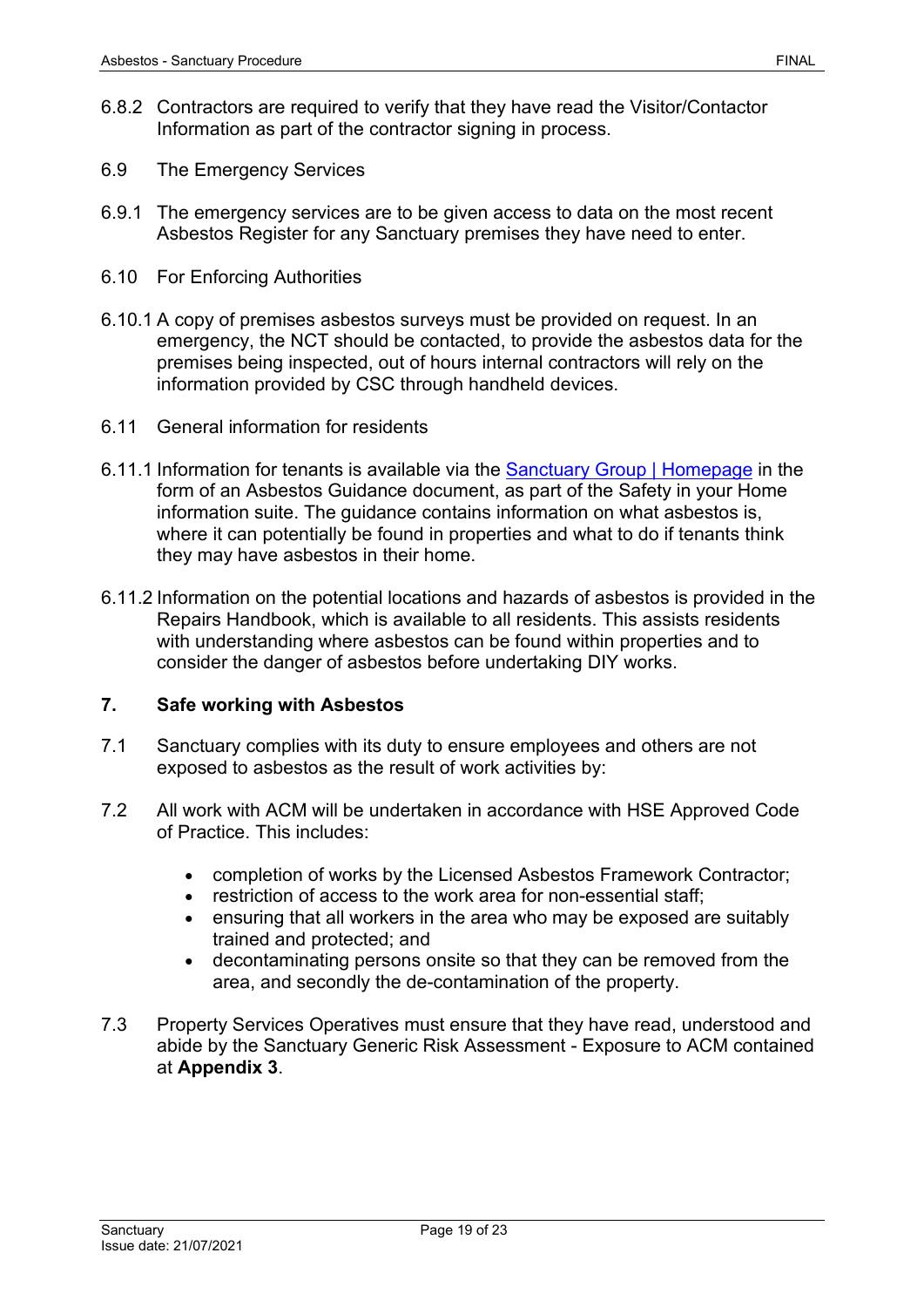#### <span id="page-19-0"></span>**8. Asbestos awareness training**

- 8.1 All Sanctuary employees whose job role indicates that they may potentially encounter asbestos, or ACM must complete asbestos awareness training as defined within CAR 2012, Regulation 10.
- 8.2 Asbestos Awareness (and Refresher) for Operatives Course; this course is delivered by the Licensed Asbestos Framework Contractor. The workshop covers the most common types of asbestos and how to protect people from exposure and is aimed at all employees who may disturb or encounter ACMs. This course should be attended by all operatives as mandatory and must be completed as part of the induction of new maintenance employees. The course must be completed every two years for existing employees.
- 8.3 Development and Construction have developed suitable asbestos awareness training which has been devised and will be delivered by competent members of the Operational Health and Safety Team, who have completed the BOHS P405 Management of Asbestos in building course. The training is aimed at Development and Construction staff who may disturb or encounter ACMs and /or who are responsible for the demolition of existing buildings prior to the construction of new build housing.
- 8.4 Records must be retained by the Learning Academy. This information is accessible by line managers in order to ensure employees have completed the relevant training.
- 8.5 External contractors working within existing stock must be trained in the recognition of asbestos and ACMs. Training records should be available for inspection during monthly contractor meetings.

## <span id="page-19-1"></span>**9. Incident control**

- 9.1 All incidents of:
	- discovered damage to material suspected of containing asbestos; or
	- disturbance of ACM as a result of works, must be reported to either the RP for planned works, line manager (becoming the RP) for responsive works or CSC as appropriate. All persons potentially exposed must remain onsite and emergency procedures followed.
- 9.1.1 The process flow chart for this can be found at **Appendix 2** Figure 6.

**Note**: All works must be stopped immediately and not continued until the ACMs composition is known.

9.2 A targeted survey, emergency air test and a physical sample must be requested by the RP and undertaken by the Licensed Asbestos Framework Contractor. For advice and guidance on best measures the RP should contact the NCT.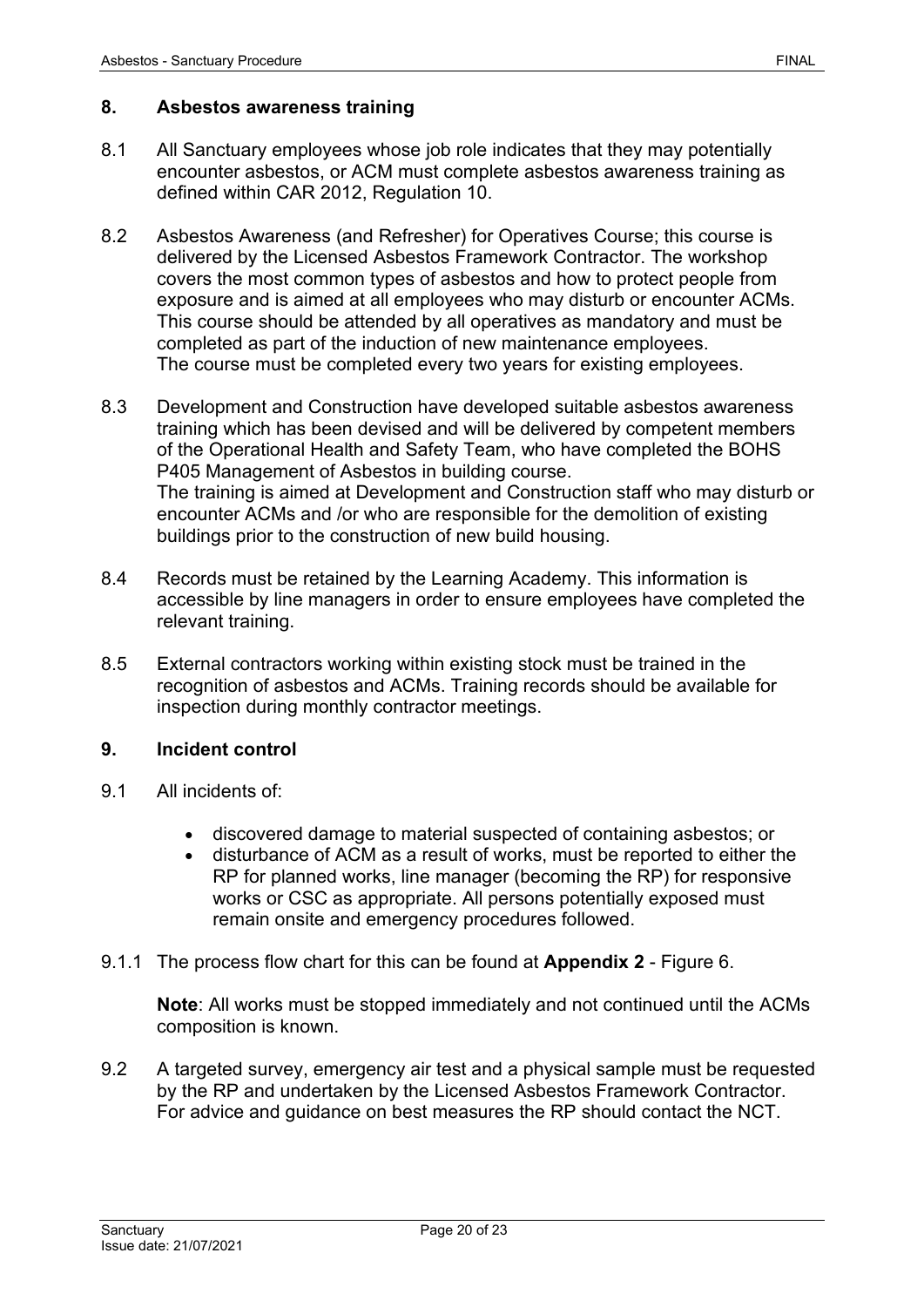- 9.3 The incident must be reported by the RP as soon as possible to the Health and Safety Accident Reporting Line by calling: 0800 916 1466 or directly onto the Radar system via the start menu icon for computer users, selecting the following:
	- Type of new event Untoward Event
	- Event Category Accident
	- Accident Category Property Damage
	- Property Damage Type Release of Asbestos.
- 9.4 If it is confirmed that no asbestos is present, then work can continue. If air sampling confirms the release of asbestos fibres are in breach of the legal control limit this is now classed as an Asbestos Incident. The RP must immediately inform the relevant Service Manager, Group Health and Safety and the NCT.
- 9.5 The Operational Health and Safety teams are responsible for co-ordinating the response to any Asbestos Incident within their business area and will be advised by the Licensed Asbestos Framework Contractor on the steps necessary; to firstly decontaminate persons on-site so that they can be removed from the area; and secondly the de-contamination of the property.

#### <span id="page-20-0"></span>**10. Demolition of Buildings**

- 10.1 All demolition works are the responsibility of the Development Project Team who will appoint a Project manager for the site to act as the Responsible Person (RP).
- 10.2 The RP will arrange for a Demolition Survey to be undertaken by a Group asbestos framework contractor of any building constructed prior to 2000 and before any works can commence, in accordance with Asbestos: [The survey](https://www.hse.gov.uk/pubns/priced/hsg264.pdf) [guide HSG264](https://www.hse.gov.uk/pubns/priced/hsg264.pdf)
- 10.3 If the survey result indicates that no ACMs are present, then this information is passed to the demolition contractor to include in their Construction Phase Plan (CPP).

If the assessment concludes that ACMs are present within the building, then the following process applies:

- 10.3.1 The RP will appoint a Sanctuary approved demolition contractor as a Principal Contractor responsible for the removal of the asbestos by a licenced contractor and the completion of the demolition works.
- 10.3.2 The demolition contractor will ensure that suitable risk assessments and method statements are provided for both the asbestos removal and subsequent demolition within the demolition CPP. The CPP will be provided by the demolition contactor to the appointed Principal Designer for prior review and assessment of adequacy before any works commence.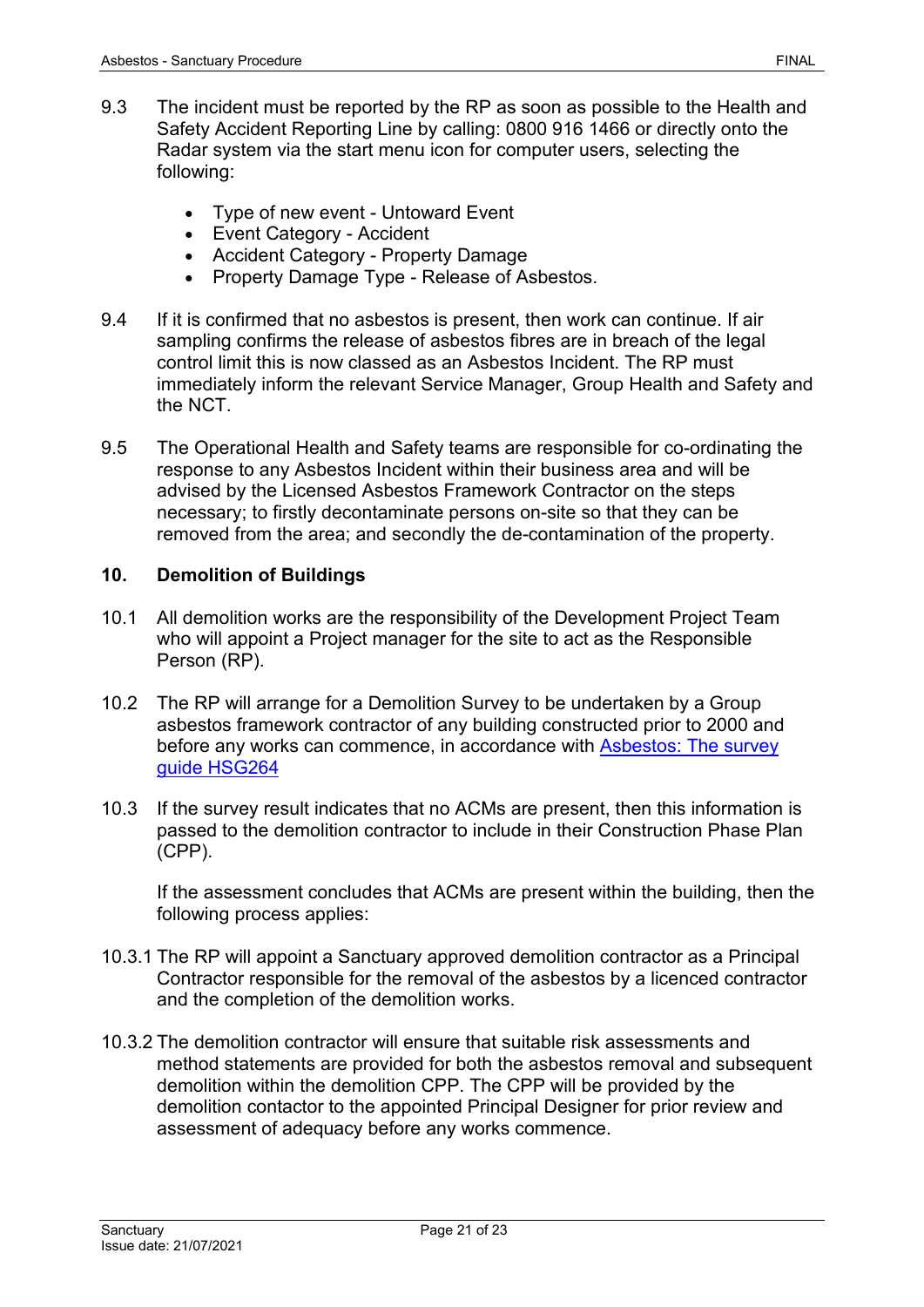- 10.3.3 All asbestos removal contractors appointed by the demolition contractor will be licenced by the HSE for the type of removal being undertaken in accordance with CAR 2012.
- 10.3.4 The demolition contractor is responsible for ensuring that a UKAS accredited analyst is appointed who is independent of the removal contractor, to undertake suitable sampling to confirm that all asbestos ACM's have been removed prior to demolition taking place.
- 10.3.5 Where there is a planned delay between survey and demolition, the building must be secured and notices warning of the presence of asbestos affixed to access points. The condition of the building must be managed, so far as is reasonably practicable, to reduce the risk of exposure to ACM, without risk to others.
- 10.3.6 The RP will ensure access to the building is controlled and that any persons seeking entry is made aware of the presence of ACM and provided with the asbestos survey. Where the condition of the building is in a state of increasing dilapidation, likely to cause deterioration to known ACM, then the RP is responsible for commissioning further surveys to ensure that any remedial works are identified, to reduce, so far as is reasonably practicable, the risk of exposure to ACM.
- 10.3.7 On completion of the demolition all evidence obtained from asbestos sampling carried out by the analyst must be provided to the Project Manager and retained in the Health and Safety File.

# <span id="page-21-0"></span>**Supporting Information**

## <span id="page-21-1"></span>**1. Additional support and guidance**

- 1.1 For further information and advice regarding asbestos please contact the Health and Safety Services team:
	- Email: [healthandsafety@sanctuary-housing.co.uk](mailto:healthandsafety@sanctuary-housing.co.uk)
	- CSC out of hours telephone 0800 916 1525
- 1.2 Other guidance documents:
	- [Managing and working with asbestos. Control](http://www.hse.gov.uk/pubns/books/l143.htm) of Asbestos Regulations [2012. Approved Code of Practice and guidance.](http://www.hse.gov.uk/pubns/books/l143.htm)
	- Asbestos: The survey guide [HSG264.](http://www.hse.gov.uk/pUbns/priced/hsg264.pdf)
	- A comprehensive quide to Managing Asbestos in premises [HSG227.](http://www.hse.gov.uk/pubns/priced/hsg227.pdf)